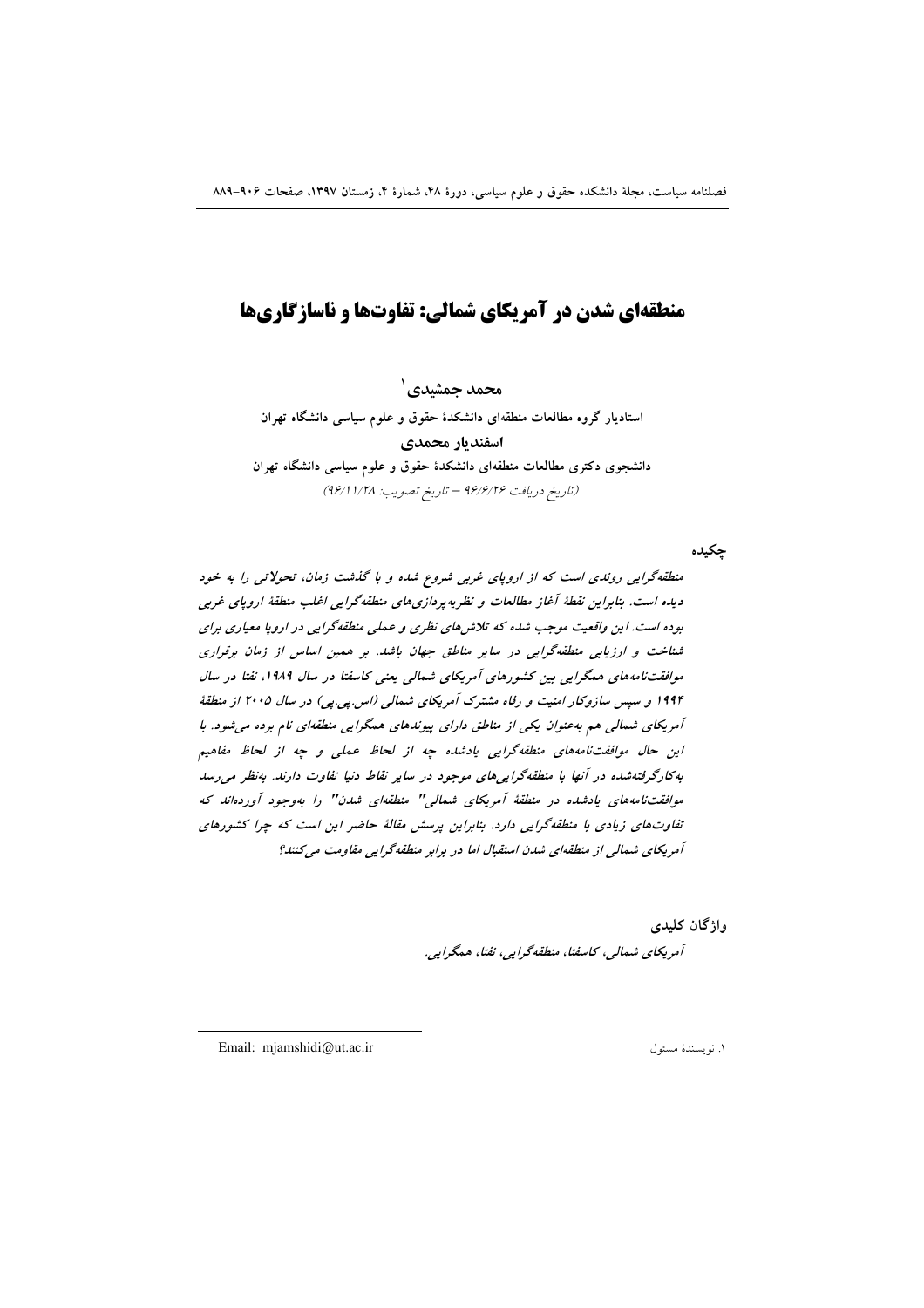### ۱. مقدمه

اروپا الهامبخش و موجد اندیشههای فلسفی و سیاسی، خاستگاه روابط بین الملل بهشکل امروزی آن و کنفرانسهای صلح تأثیرگذار، پیمانهای حقوقی و سیاسی استاندارد، تفکر همگرایی منطقهای و ایجاد آن بوده و بنابراین از این لحاظ می توان گفت که اروپای غربی خدمات چشمگیری را به جامعهٔ بشری ارائه کرده است.

همگرایی منطقهای بهعنوان سازوکاری که از اروپای غربی آغاز شد، اساساً نشأتگرفته از کارکردگرایی و نوکارکردگرایی و آن دو نیز برگرفته از لیبرالیسم در روابط بین|لملل هستند. لیبرال&ا بر این باورند که درگیری، جنگ و خشونت، ذاتی و پایدار نیست، بلکه زودگذر و ناشی از سوءتفاهم است. بنابراین امکان تحول از طریق همکاری برای رسیدن به صلح پایدار وجود دارد. تا جایی که در اندیشهٔ لیبرالیسم از صلح دموکراتیک و همیشگی ٰ در روابط میان کشورها سخن به میان می آید.

دیوید میترانی ٔ نظریهپرداز کارکردگرا معتقد بود ازآنجا که از طریق انعقاد پیمانهای صلح بين دولتها نمي توان به صلح واقعي در عرصهٔ بينالملل دست يافت، پس دولتها از طريق فعالیت مشترک و جدا کردن عرصههای سیاست پایین<sup>۳</sup>از سیاست بالا<sup>۴</sup>وارد همکاری می شوند، نهادهایی را ایجاد می کنند و اقتدار خود را به این نهادها انتقال میدهند، بنابراین نوعي وحدت اقتصادي بهوجود مي آيد كه مي تواند به وحدت سياسي منجر شود.

ارنست هاس<sup>0</sup>نیز با میترانی همءقیده بود، اما برخلاف میترانی اقتصاد و سیاست را کاملاً از یکدیگر جدا نمی کرد، بهعلاوه از نظر هاس در روند همگرایی بازیگران دیگری بهغیر از دولتها نیز سهیماند. از نظر وی برای تعمیق همگرایی در اروپا ضرورت وجود نهادهای فراملي نيز احساس مي شود (مشيرزاده، ١٣٨۵: ۶۳-۶۰).

اتحادیهٔ اروپا فرایندی چندمنظوره و فراگیر بوده است که تا به امروز حول محور همگرایی دولتهای اروپایی دور می زند. کشورهای اروپایی که از سال ۱۹۵۱ با پیمان پاریس روند همگرایی را شروع کردند و توسعه دادند، در نهایت در سال ۱۹۷۹ سازمان واحدی به نام جامعهٔ اروپا و در سال ۱۹۹۲ اتحادیهٔ اروپا را تشکیل دادند. اتحادیهٔ اروپا امروزه با ایجاد یک سازمان فراملی از طریق مجموعهای از سازمانهای بین|لدولی موفق ترین سازمان منطقهای و بینالمللی است و این دال بر تطبیق نظریهٔ نوکارکردگرایی ارنست هاس با واقعیات موجود

<sup>1.</sup> Perpetual Peace

<sup>2.</sup> David Mitrany

<sup>3.</sup> Low Politics

<sup>4.</sup> High Politics

<sup>5.</sup> Ernest B. Haas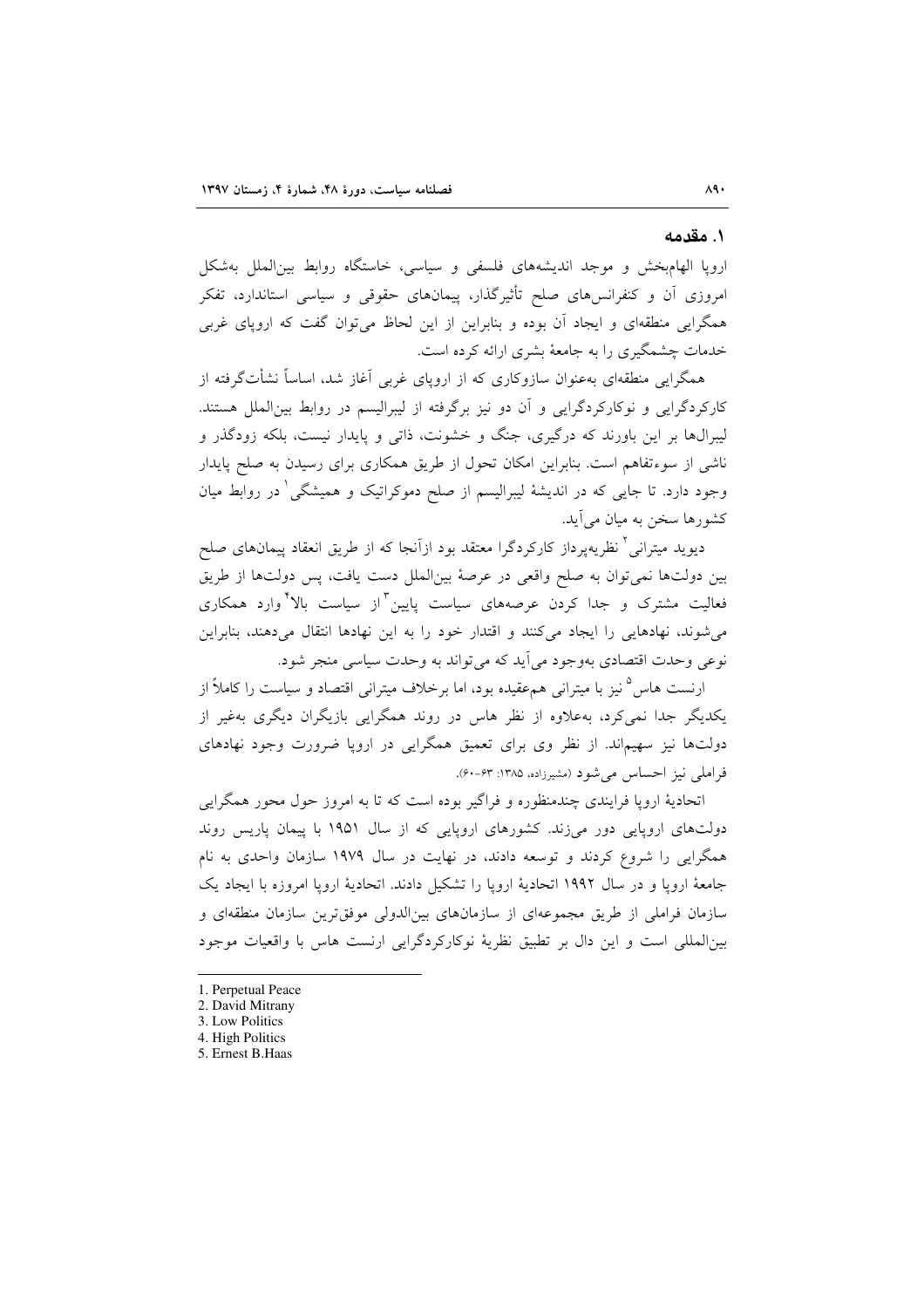است. بنابراین میتوان این پرسش را مطرح کرد که آیا منطقهای شدن<sup>۱</sup> آمریکای شمال<sub>ه،</sub> را می توان یا منطقهگرایی اروپایی مقایسه کرد و آیا یا آنکه منطقهگرایی اروپایی از نظریهٔ نوکارکردگرایی پیروی میکند، منطقهای شدن در آمریکای شمالی با این نظریه مطابقت دارد؟ ازاین رو هدف مقالهٔ حاضر بررسی تناقضات و تفاوتهای منطقهای شدن در آمریکای شمالی با منطقهگرایی در اروپای غربی، چرایی و چگونگی آن است.

## ۲. همگرایی در آمریکای شمالی

آیا می توان نفتا را منطقهگرایی نامید یا خیر، چرا؟ منطقهای شدن آمریکای شمالی چه شباهت و تفاوتهایی با منطقهگرایی اروپایی دارد؟ منشأ این تفاوتها در کجاست؟

برخی اندیشمندان منطقهگرایی که به این حوزه نگاهی صرفاً اقتصادی دارند، به فلسفهٔ شکل گیری نفتا اشاره میکنند؛ از جمله اینکه نفتا پیمانی برای منافع مشترک قارهٔ آمریکاست و ما باید در آرزوی آیندهای باشیم که دنیا قارهٔ آمریکای شمالی را قارهای بداند که تجارت سه کشور آمریکا، کانادا و مکزیک در ورای مرزهای آنان بیش از پیش رواج داشته باشد .(www.reagan.utexas.edu/archives/reference/11.3.79.html)

أنها با اشاره به پیشرفتهای اقتصادی سه کشور عضو نفتا در نیمهٔ دوم دههٔ ۱۹۹۰ نتیجهگیری کردند که نفتا با جمع کردن دو اقتصاد صنعتی بسیار پیشرفته و یک اقتصاد در حال توسعه تأثير زيادى بر اقتصاد آمريكاى شمالى خواهد داشت -69:69% (Hufbauer & Schott, 2005: (72 در این زمینه اقتصاددان<sub>ی</sub> به نام رازدران<sup>۲</sup> که از چشم|نداز اقتصادی صرف به موضوع نگاه می كند می نویسد: «نفتا موفق ترین پیمان تجاری در اقتصاد جهان است» (Dura'n, 2003:53).

برخی دیگر از صاحب نظران از این هم فراتر رفته و نفتا را اولین طرح منطقهای پس از اتحادية اروپا از لحاظ انطباق با نظرية نوكاركردگرايي مي دانند. آنها ادعا مي كنند كه نفتا به سمت حوزههایی مانند همکاریهای پولی و مالی، هماهنگی اجتماعی و ادغام سیاسی تسری پیدا کرده است. برای نمونه وینتراب در این زمینه میگوید: با وجود عبارت «تجارت آزاد» در نام نفتا این موافقتنامه بسیار گستردهتر از یک موافقتنامهٔ تجاری است. نفتا روابط اقتصادی فراتر از تجارت كالاها و خدمات دارد، تا جايبي كه گفته مي شود نفتا توانايي دگرگوني روابط سیاسی میان سه کشور را دارد (weintraub,1994: 2).

برای پاسخ به مسائل مطرحشده لازم است مجدداً نگاه مختصری به همگرایی اروپایی بیندازیم. همگرایی اروپایی اقدام داوطلبانهٔ دولتهای این قاره برای از دست دادن بخشی از

- 1. Regionalization
- 2. Clemente RuzDura'n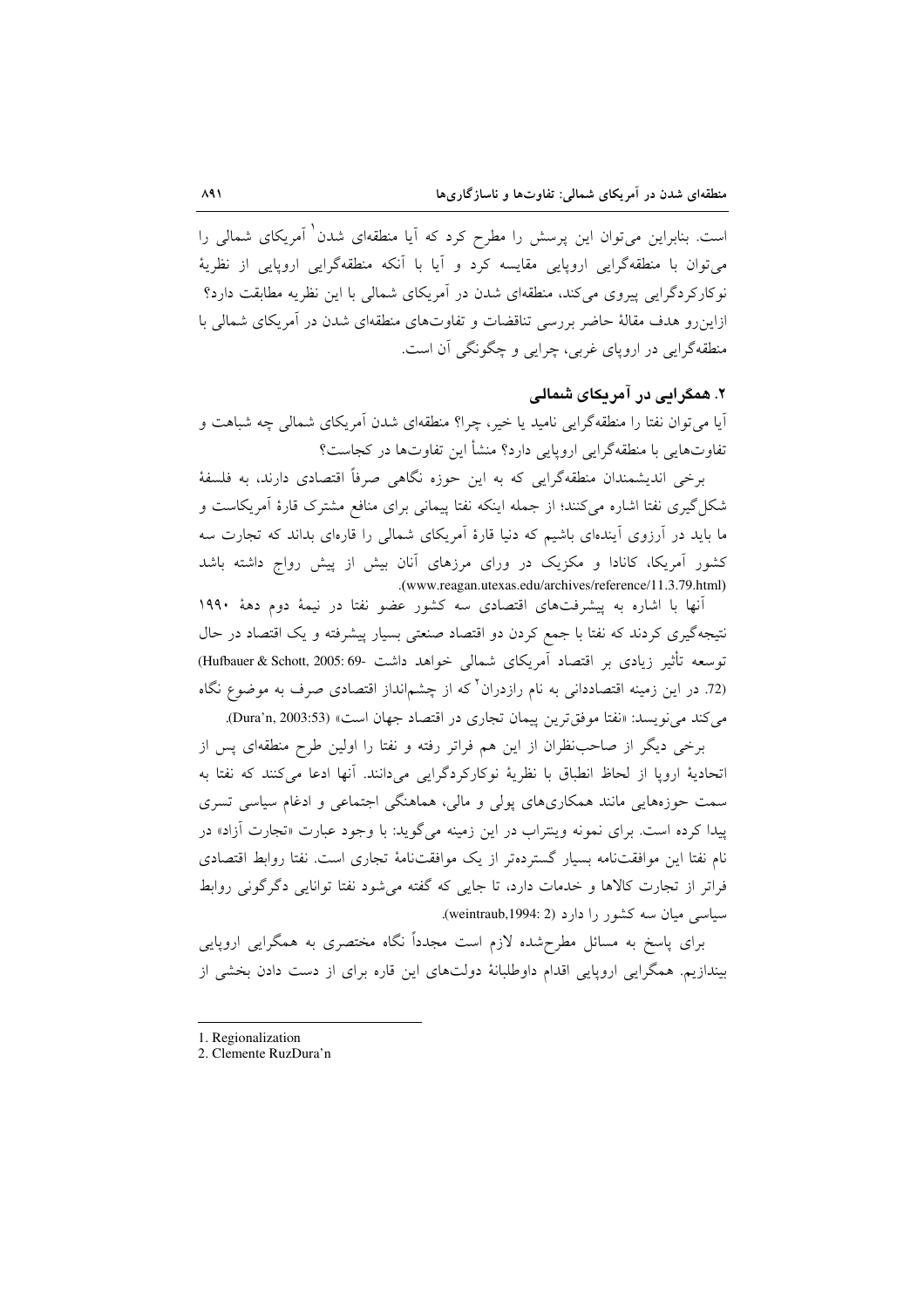حاکمیت ملی خود بهمنظور دستیابی به فنون جدید حا وفصل اختلافات و پیشرفت در عرصههای داخلی و بین|لمللی است. روند همگرایی در اروپا از حوزههای اقتصادی شروع شد و بهتدریج به سایر حوزهها تسری پیدا کرد.

برخلاف منطقهگرایی اروپایی که اساساً فراملی بوده و در راستای تضعیف حاکمیت ملی دولتها گام برداشته است، منطقهای شدن در آمریکای شمالی مبتنی بر محاسبات ملی بوده است. محاسباتی که تأمینکنندهٔ منافع ملی و متقابل آمریکا و هر کدام از کشورهای کانادا و مکزیک بهتنهایی بوده است.

اگرچه پس از جنگ جهانی دوم همگرایی چشمگیری بین کانادا و ایالات متحده از طریق فرماندهی دفاع هوایی آمریکای شمالی صمورت گرفته بود، اما توافق نامهٔ خودرو که در سال ۱۹۶۵ بین دو کشور امضا شد، وابستگی تجاری کانادا به ایالات متحده را افزایش داد، بهطوری که تا اوایل دههٔ ۱۹۸۰ واردات کانادا از ایالات متحده ۷۲ درصد و صادرات این کشور به ایالات متحده ٧٥/٨ درصد تجارت این کشور را تشکیل میداد .Granatstein & Bothwell  $.1991:330$ 

اقدام کانادا برای غلبه بر چنین وضعیتی رد پیشنهاد ریگان برای تشکیل پیمان تجاری آمریکای شمالی بین آمریکا، کانادا و مکزیک و انتخاب فردی به نام پیرالیوت ترادیو ٔ به نخستوزیری در سال ۱۹۸۰ بود که سیاست اقتصادی ناسیونالیستی را در پیش گرفت. این سیاست که از ابتدای ریاست جمهوری ریگان شروع شد، تأثیر منفی چشمگیری بر منافع آمریکا در کانادا گذاشت. بنابراین کنگره نیز پاسخ ایالات متحده به سیاستهای کانادا را با اقدامهای حمایتی جدی شروع کرد (Bothwell, 2007: Chaps 19-20). این امر فشارهای سهمگینی را بر دولت کانادا وارد آورد، بهطوریکه دستیابی به بازار آمریکا به هدف سیاسی مهمی برای کانادا تبدیل شد. آشکار بود که رسیدن به چنین هدفی جز با کنار گذاشتن سیاستهای اقتصاد ناسیونالیستی امکان پذیر نبود. به همین علت دولت ترادیو در سال ۱۹۸۳ امکان گفتوگو دربارهٔ یک سری موافقتنامههای محدود تجارت آزاد با آمریکا را بررسی کرد. نتيجهٔ این گفتوگوها امضای موافقتنامهٔ کاسفتا<sup>۳</sup> به در ۱۹۸۸ بود.

جامعهٔ تجاری کانادا طی قرون نوزدهم و بیستم پشت دیوارهای بلند تعرفهها رشد کرد. (Granatstein, 1996: 48- 49)، اما واقعیات تلخ مربوط به اَن موجب شد که در نیمهٔ دوم دههٔ ۱۹۷۰ جامعهٔ مذکور دیدگاه خود را تغییر دهد و به مدافع پرشور تجارت آزاد با آمریکا تبدیل

<sup>1.</sup> North American Air Defence Command (NORAD)

<sup>2.</sup> Pierre Elliott Trudeau

<sup>3.</sup> Canada- US Free Trade Agreement (CUSFTA)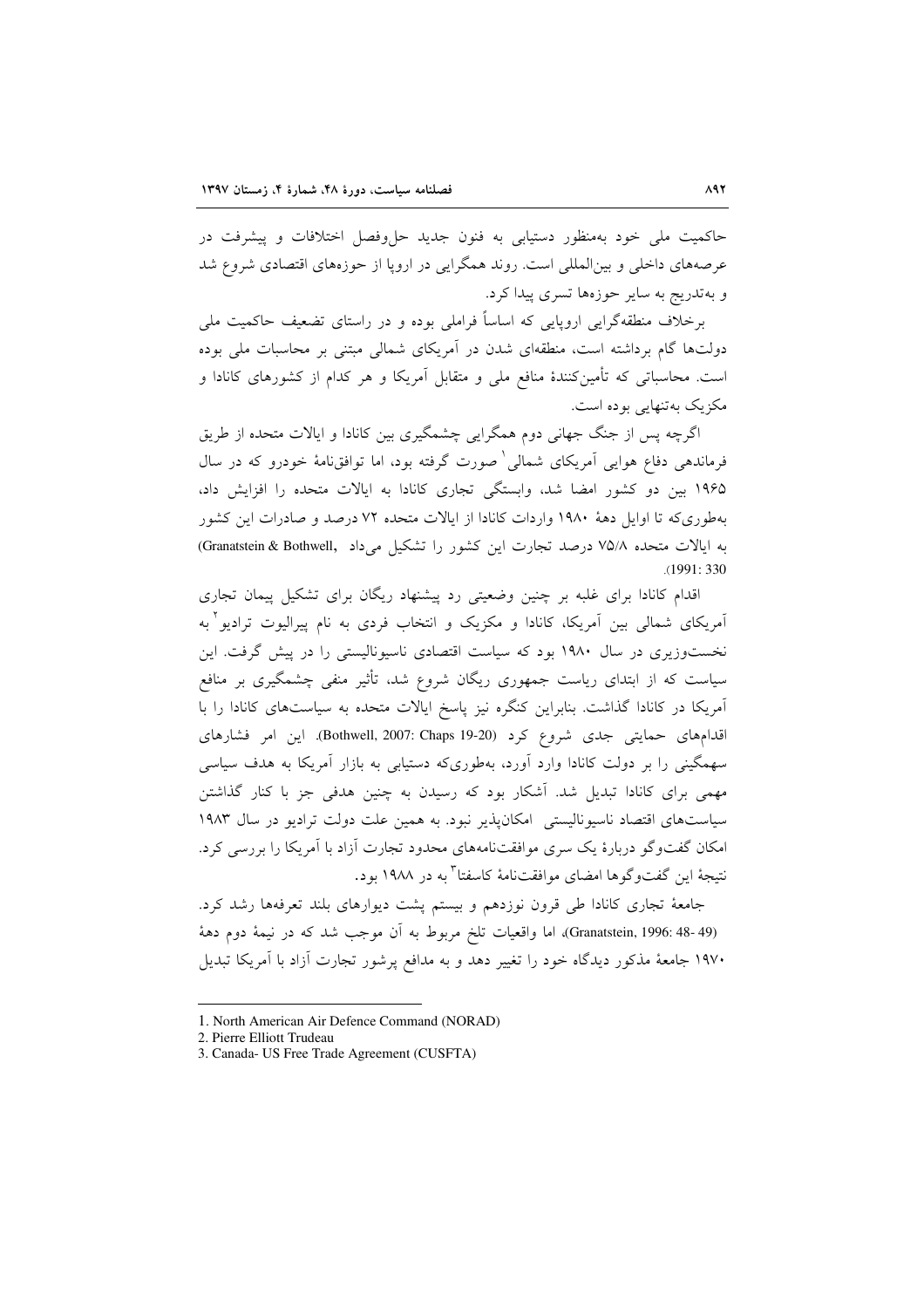شود (Gabriel & Macdonald, 2004: 82-85). نتيجه تغيير افكار عمومي جامعة كانادا در جهت حمایت از تجارت آزاد انعقاد پیمان کاسفتا بین کانادا و آمریکا بود. آنگونه که توملین از آن به عنوان «خداحافظي كانادايي ها با گذشته ياد مي كند» (Tomlin, 2001: 45-58).

اما رها کردن گذشته از سوی کاناداییها به چه معنا بود؟ آیا به معنای دست کشیدن از ملی گرایی اقتصادی و از دست دادن بخشی از حاکمیت ملی خود به نفع یک سازمان منطقهای بود یا برعکس آنها کاسفتا را ابزار پیشبرد منافع اقتصادی خود تلقی میکردند. با توجه به مطالب یادشده می توان گفت که کاناداییها بر این عقیده بودند که کاسفتا ثروت کانادا را افزایش خواهد داد، اگرچه بخشی از جامعهٔ کانادا نیز باور داشتند که کاسفتا کانادا را در ایالات متحده مستحیل خواهد کرد، بنابراین با اصل آن مخالفت می کردند.

ایالات متحده ضمن آنکه به منافع اقتصادی کاسفتا اعتراف کرده و آن را نماد برتری آمریکایی تلقی میکرد، صرفاً آن را دوجانبه میدانست تا چه رسد به اینکه حرکتی در راستای رسیدن به وحدت منطقهای باشد (Wonnacott, 1996: 237). بنابراین آمریکاییها بهتدریج به این نتیجه رسیدند که کاسفتا می تواند بهعنوان الگویی مؤثر برای توافق تجاری دوجانبه با مکزیک نیز کاربرد داشته باشد.

از نظر ایالات متحده توسعهٔ تجارت آزاد با مکزیک به دو دلیل به نفع آمریکا بود؛ ابتدا اینکه آشکارا تأمینکنندهٔ منافع آمریکا بود و دوم اینکه با تأمین سرمایهٔ مورد نیاز مکزیک مشکل اشتغال افراد جویای کار در این کشور حل می شد و ازاین رو به این وسیله از مهاجرت خیل عظیمی از مهاجران غیرقانونی به ایالات متحده و ایجاد مشکل بیکاری در آمریکا ممانعت بەعمل مے آمد.

وابستگی مکزیک به بازار ایالات متحده موجب شد تا این کشور نیز شرایطی همچون كانادا پيدا كند. اقتصاد مكزيك بهعلت شروع برنامهٔ گستردهٔ صنعتی در سال ۱۹۶۵ با اقتصاد آمریکا ادغام شد (Fatemi, 1990). مکزیک نیز تا حد زیادی به لحاظ تجاری به ایالات متحده وابسته بود. در سال ۱۹۹۴، ۷۸ درصد صادرات و ۶۸ درصد واردات مکزیک را ایالات متحده تشکیل می داد (Cooper, 1999: 235). همانند کانادا مکزیک هم نیازمند دسترسی به بازار ایالات متحده برای تأمین اهداف خود بود. بنابراین مثل مالرونی، گورتاری ْ، رئیس جمهور مکزیک نیز دیدگاه خود را در خصوص موافقتنامهٔ تجارت آزاد تغییر داد و در سال ۱۹۹۰ از ایالات متحده درخواست کرد تا گفتوگوهای تجارت آزاد بین دو کشور شروع شوند Cameron & Tomlin, 2000: 59). با این حال هم مکزیک و هم کانادا روند تدریجی بازسازی اقتصادی خود

<sup>1.</sup> Carlos Salinas de Gortari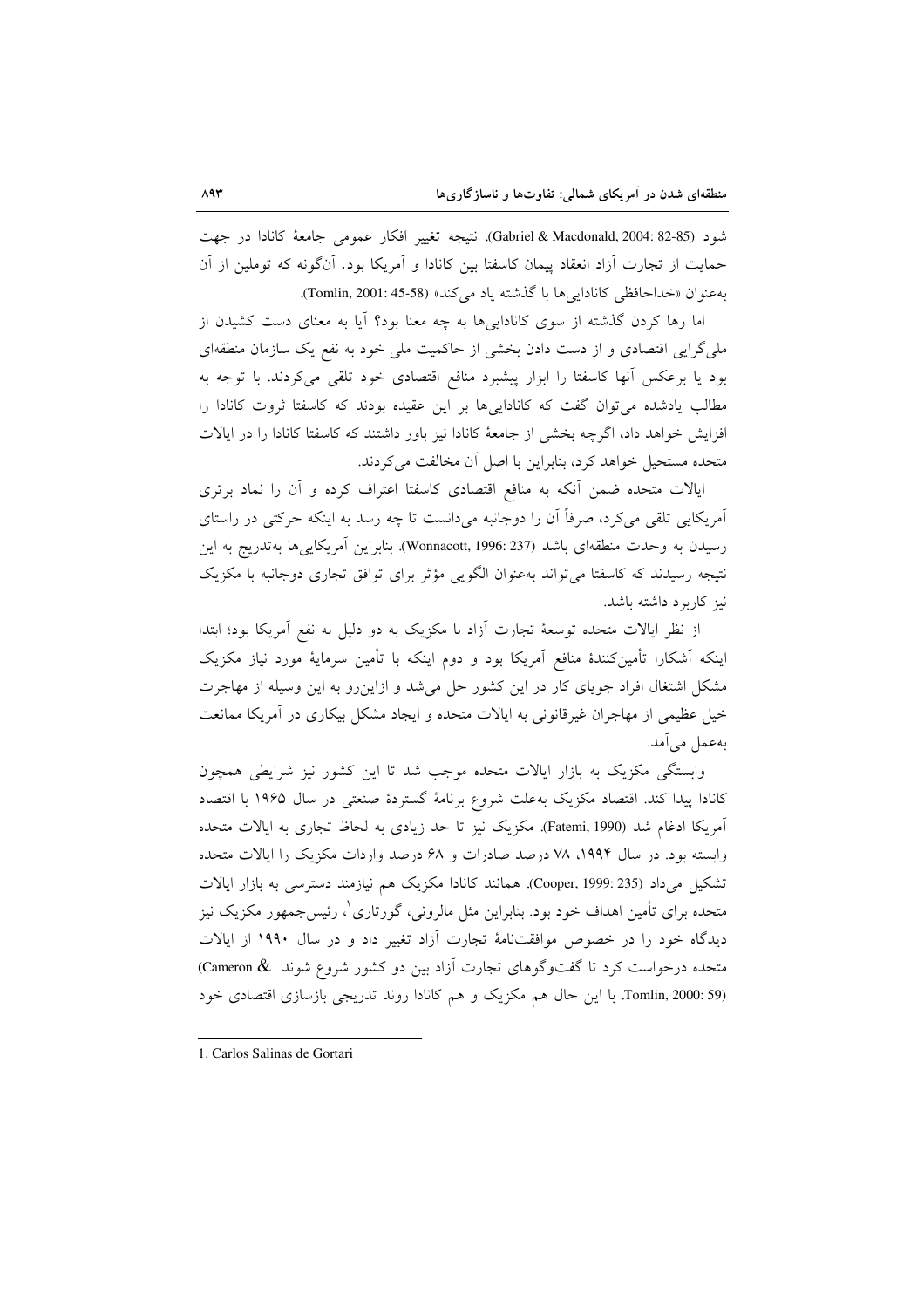را در پی نابسامانی های اقتصادی دههٔ ۱۹۷۰ آغاز کرده بودند. در کانادا نابسامانی اقتصادی با به هم پیوستن رکود اقتصادی و اعمال سیاست حمایتگرایی اقتصادی آمریکا تشدید شد و در مکزیک با بحران بدهی سال ۱۹۸۲.

به هر حال کاسفتا زمینه را برای شروع گفتوگوهای تجارت آزاد بین مکزیک و ایالات متحده فراهم کرد. سیس با پیوستن کانادا به این گفتوگوها در سال ۱۹۹۱ و انجام توافقات بین سه کشور نفتا با هدف آزادسازی جریانهای تجاری و سرمایهگذاری در سال ۱۹۹۲ امضا شد و در سال ۱۹۹۴ به اجرا گذاشته شد.

اما سؤالات مطرح در مورد نفتا این است که آیا پیمان یادشده همگرایی فراگیر منطقهای است یا سرآغازی است برای منطقهگرایی عمیقتر مانند منطقهگرایی در اروپای غربی یا حتی در اسپای جنوب شرقی، یا صرفاً توافقی بین دو نظام اقتصادی نسبتاً کوچک (کانادا و مکزیک) برای دسترسی به بازار آمریکاست؟ پاستور متخصص منطقهگرایی آمریکای شمالی بر این باور است که نفتا نشأتگرفته از الگوی «دوجانبهگرایی متقابل»<sup>۱</sup> مسلط بر روابط دوجانبهٔ ایالات متحده با كانادا و ايالات متحده با مكزيك است ( Pastor, 2004:131). آكاينو يكي از جديترين طرفداران ايدهٔ جامعهٔ آمريكاي شمالي نيز به اين موضوع اعتراف كرده مي گويد:

«...شیوهٔ مناسب برای ایجاد دوجانبهگرایی و سهجانبهگرایی تلاش برای اجرای اصلی در درون ابتکار مشارکت برای امنیت و شکوفایی (SPP)<sup>۲</sup>است؛ یعنی این اصل که سه تايي گفت وگو و دوتايي عمل كنند (D'Aquino, 2008:184)».

اگرچه نفتا به نهاد منطقهای تبدیل شده، اما عدم تمایل به ایجاد همگرایی فراگیر منطقهای، نبود زمینههای قابل اتکای آن و فقدان نهادهای حکومتی قوی سبب شده که این پیمان به سمت همکاریهای مشترک و عمیق در حوزههای دیگری از جمله حوزهٔ سیاسی پیش نرود.

با اینکه نفتا «منطقهای شدن»- به معنای ادغام اقتصادی از پایین به بالا - را تقویت کرده، قادر به ایجاد همگرایی یا منطقهگرایی گستردهتر نبوده است، گو اینکه اساساً بنیانگذاران نفتا هدفی فراتر از یک پیمان آزاد تجاری برای آن در نظر نگرفتهاند. میس در این زمینه بهاختصار یاداًور می شود: «امضاکنندگان نفتا هیچگاه قصد این نداشتند که چنین دستاوردی بتواند چیز دیگری را در پی داشته باشد» (Mace, 2007:7).

منطقهگرایی در اروپا مبتنی بر یک سری ضرورتهای قارهای و بین|لمللی بود. ضرورتهای داخلی عبارت بودند از: رشد دوبارهٔ گرایشهای ناسیونالیستی و هویتی که خطر

<sup>1.</sup> dual-bilateralism

<sup>2.</sup> Security and Prosperity Partnership (SPP)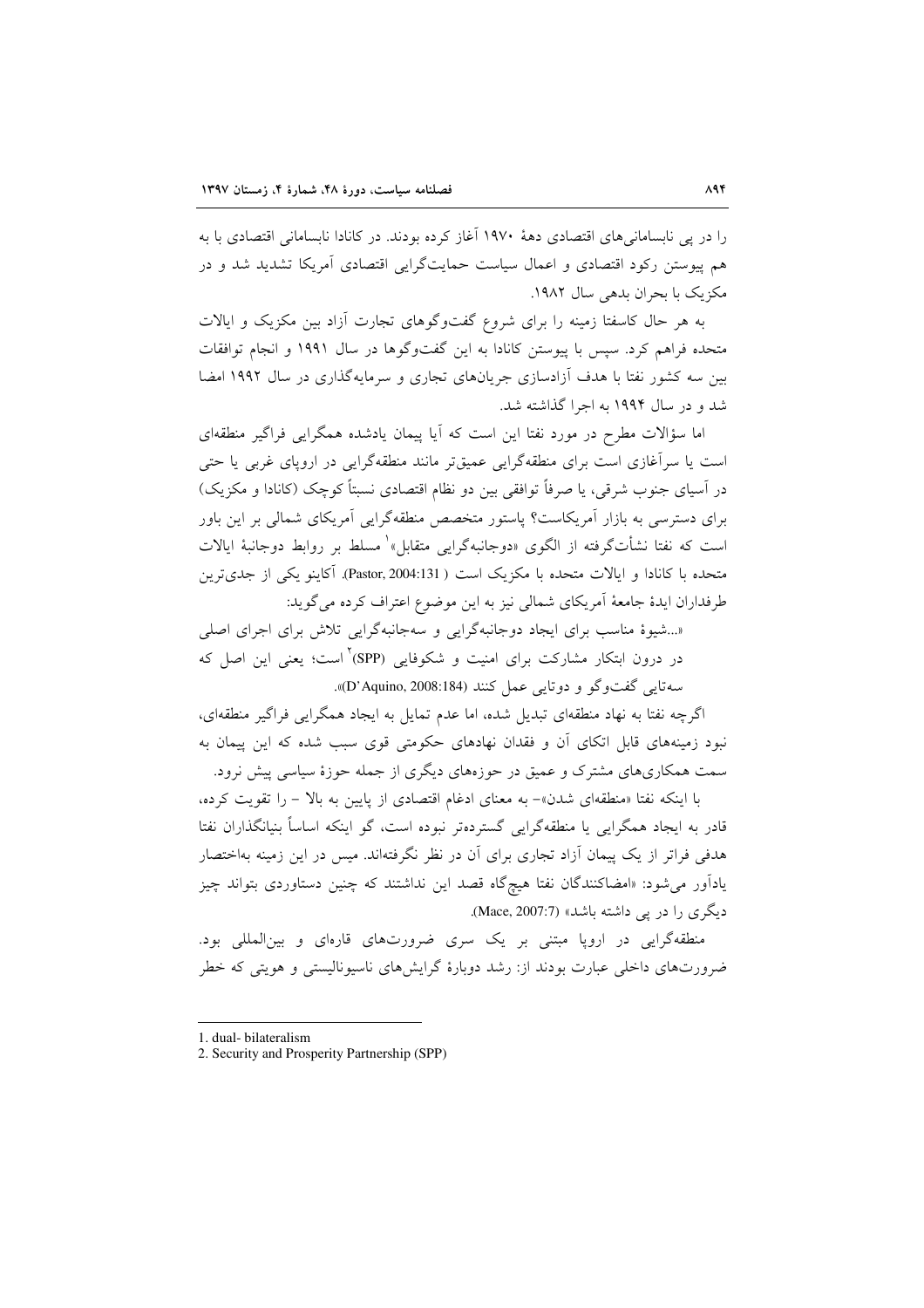جنگ و درگیری را افزایش میداد و استقرار قدرت اروپایی در صحنهٔ بینالملل. الزامات جهانی نیز اغلب از فشارهای اقتصادی بین(لمللی ناشی می شدند و توان رقابت اقتصادی اروپا را به چالش میکشیدند (Story, 2006: 87-108).

این ضرورتها موجب شدند که نهادسازی کاملی در اروپا صورت گیرد. اما هیچیک از موارد یادشده در شکل گیری نفتا دخیل نبودند؛ نه ایدهٔ شکل گیری نفتا در محیطی بهوجود آمد که جنگهای جهانی در آن وجود داشته باشد و نه ایجاد نفتا واکنشی به فشارهای اقتصادی خارجی بود و نه در منطقهٔ آمریکای شمالی اقدامی مشابه برای ایجاد پول واحد صورت گرفته است تا در پرتو ایجاد آن از برتری یک قدرت اقتصادی ممانعت بهعمل آید. بلکه اگر در اروپا تلاش می شد تا از همگرایی برای کمرنگ کردن تمایلات ملی گرایانه استفاده شود، در عوض دولتهای آمریکای شمالی هر کدام بهنحوی نگران خدشهدار شدن نقض حاکمیت ملی خود بوده و هستند. شهروندان ایالات متحده بهواسطه ناسیونالیسم عمیق فرهنگی که ریشه در استثناءگرایی آمریکایی دارد خود را شهروندان درجه یک جهانی میدانند. بنابراین طبیعی است که چنین حس مشترکی در میان آمریکاییها موجب اجتناب آنها از قرار گرفتن در کنار کاناداییها و مکزیکی ها در یک ساختار همگرا دارد.

مکزیک نیز خود را وارث تمدنی کهن و همگرایی با کشورهایی با پیشینهای اندک را تهدیدی برای تمدن باستانی خود میداند. در مورد کاناداییها نیز ترس تاریخی از نزدیک شدن به همساية قدرتمند جنوبي وجود دارد.

منطقهگرایی در آسیای جنوب شرقی نشاندهندهٔ تمایزی دیگر با منطقهای شدن در آمریکای شمالی است. در این مورد شاهد منطقهگرایی قوی بازارمحور و جریانهای سرمایهگذاری و ایجاد شبکههای تولید منطقهای بهوسیلهٔ شرکتهای چندملیتی بودهایم (مانگی، رولوف و رولاند، ۱۳۹۲).

منطقهگرایی در آسیای جنوب شرقی و اروپا از ضرورتهای متفاوتی سرچشمه گرفته و از نهادهای متفاوتی تشکیل شدهاند. با این حال در هر دو مورد دولتها تمایل خود را به گفتوگو نشان داده و سیاستهای مشترکی اتخاذ و اجرا کردهاند. در اتحادیهٔ اروپا این سیاستها با هدف دستیابی به نتایج هماهنگ و در آسیای شرقی با هدف گفتوگوی جدی و نهادسازی منطقهای انجام گرفته است. اما در عوض شواهد بسیار اندکی در زمینهٔ گفتوگوهای منطقهای یا تقویت منطقهگرایی در آمریکای شمالی وجود دارد.

<sup>1.</sup> American exceptionalism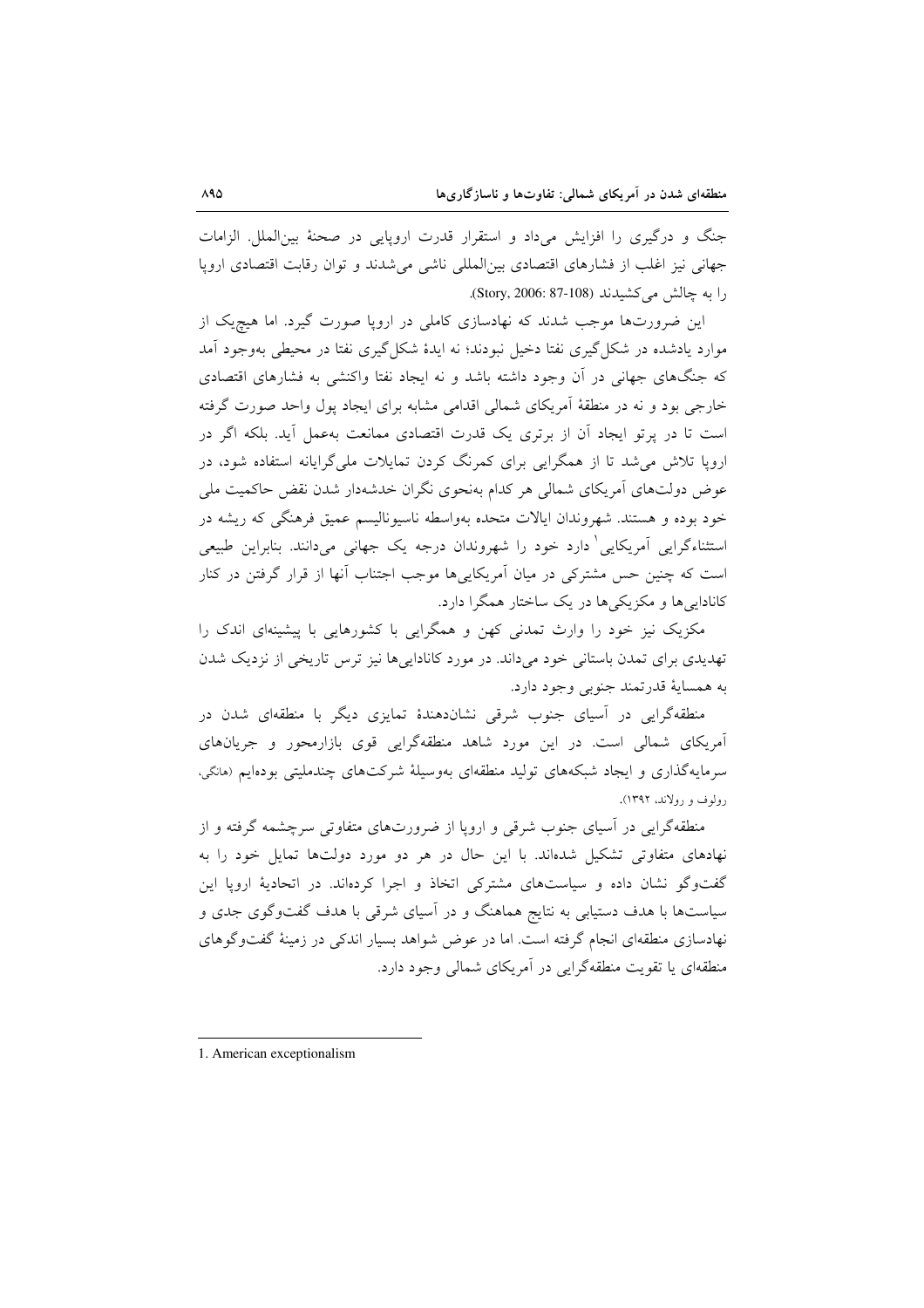۲ . ۱. آمریکای شمالی؛ تلاش برای منطقهگرایی نخبهمحور

گفته میشود اصل انشعاب که ابتدا در نظریهٔ کارکردگرایی مطرح شد، در مورد آمریکای شمالي نيز مي تواند كاربرد داشته باشد. بلاسا با توجه به نظريهٔ كاركردگرايي مي نويسد كه هر مرحله از ادغام فشارهایی را بهوجود میآرود که تنها از طریق رفتن به مرحلهٔ بعد قابل حل است. الگوی ادغام اقتصادی بلاسا برای اروپای غربی با منطقهٔ اَزاد تجاری شروع و بهتدریج به اتحادیه گمرکی تبدیل شد، با ایجاد بازار مشترک وحدت اقتصادی که نتیجهٔ اَن هماهنگی اقتصادهای ملی بود، تداوم یافت و در نهایت به ادغام کامل اقتصادی انجامید (Balassa, 1961).

اولین طرحی که تا پیش از ۱۱ سپتامبر با هدف تعمیق منطقهگرایی در چارچوب نفتا مطرح شد، بحثی دربارهٔ وحدت یولی آمریکای شمالی با عنوان آمرو<sup>\</sup> بود که نظیر و معادل یورو تلقی می شد و انتظار می رفت به رفع بی ثباتی نرخهای مبادله ارز بینجامد (www.fraserinstitute. org) و سپس نخبگان دیگری مانند رابرت پاستور در ایالات متحده از آن حمایت کردند .Pastor)  $(2001$ 

اگرچه منطقهگرایی در مکزیک از سوی دولت کویسادا<sup>۲</sup>حمایت شد (Thompson 2000) با این حال هیچیک از طرحهای یادشده توفیق چندانی کسب نکردند. دولت و جامعهٔ بازرگانان کانادا اساساً با طرحهای سال ۱۹۹۹ در زمینهٔ وحدت پولی مخالف بودند. همچنین در ایالات متحده تلاش نخبگان و در مکزیک تلاش دولت برای تشکیل جامعهٔ اقتصادی آمریکای شمالی هر دو با حوادث ١١ سيتامبر ٢٠٠١ به فراموشي سيرده شدند.

اساساً کل سیاستهای دولت ایالات متحده حول دو محور مهم دور میزند؛ این دو محور عبارتاند از: امنیت و منافع آمریکا؛ که بهطور تفکیکناپذیری به هم وابستهاند. حادثهٔ یازدهم سپتامبر امنیت و منافع آمریکا را هدف قرار داده بود، بنابراین طبیعی بود که کل سیاستهای ايالات متحده را نيز تحت تأثير قرار دهد. ازاين٫رو حملات يادشده بحث مربوط به تعميق همگرایی در آمریکای شمالی را کاملاً تحتالشعاع قرار داد. در روزهای پس از یازدهم سپتامبر وقتی روزنامههای آمریکایی گزارش کردند که برخی هواپیماربایان از کانادا وارد ایالات متحده شدهاند، این نگرانی بهوجود آمد که کانادا پناهگاهی برای تروریستهاست &Clayton) Chaddock, 2001). بنابراین صف طویلی از خودروها در بزرگراه منتهی به ایالات متحده بیش از ۱۰ ساعت برای ورود به آمریکا منتظر ماندند. این تأخیر سبب شد میلیونها دلار خسارت به شرکتهایی که کالاهای خود را سر موقع تحویل میدادند، وارد آید و تولید بیش از ۵۰/۰۰۰ واحد صنعتي مهم در أمريكا متوقف شود (Lee & Hancock, 2005: 8-11).

1. Amero

<sup>2.</sup> Vicente Fox Quesada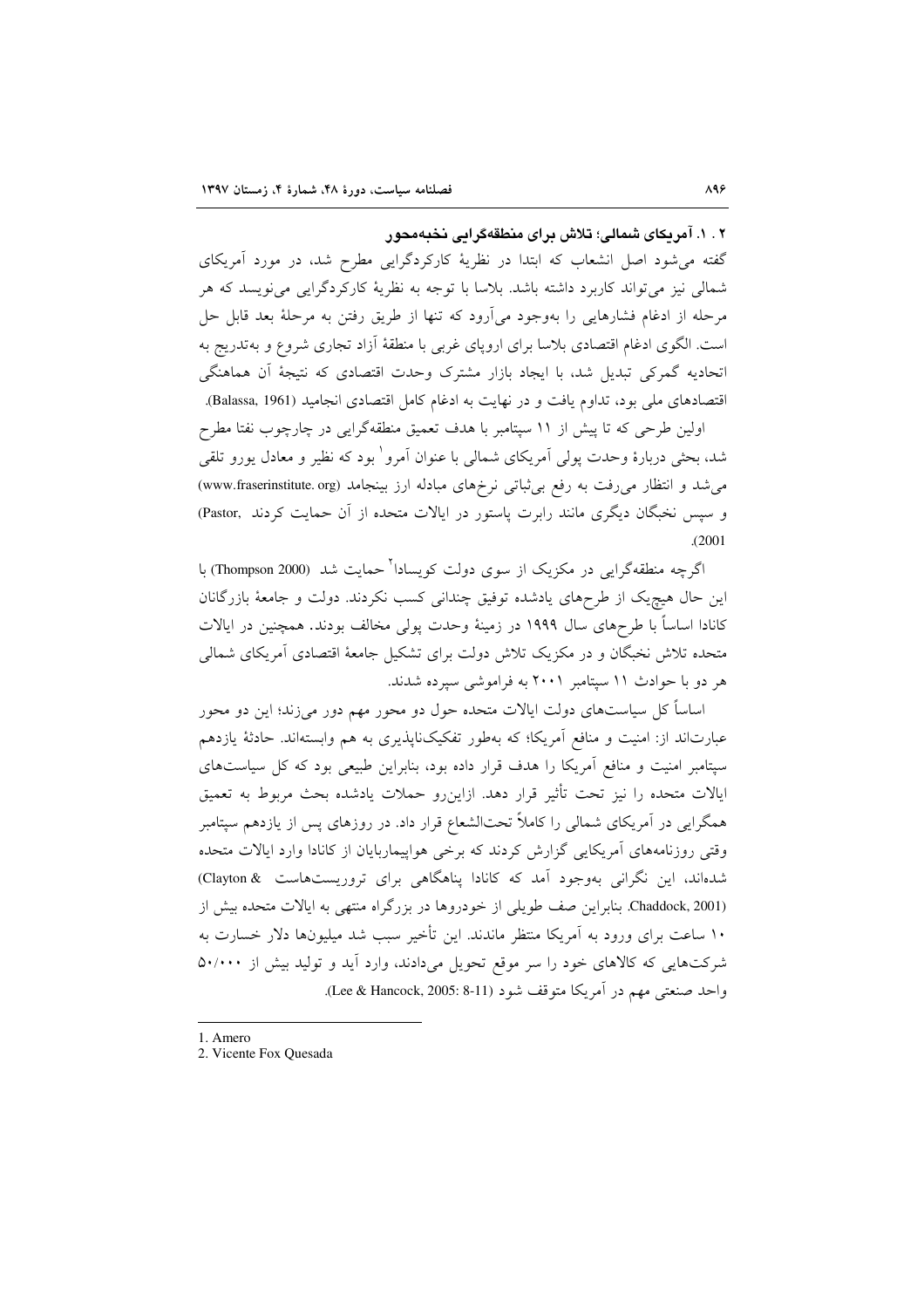در چنین اوضاع و احوالی بود که فاکس، رئیس جمهور مکزیک، از خواستهٔ خود مبنی بر تعمیق منطقهگرایی صرفنظر کرد و رؤسای سه کشور منطقهگرایی را صرفاً بهعنوان ابزاری برای رفع تنگناهای اقتصادی کشورهای خود پس از یازدهم سیتامبر مطرح کردند. با وجود این آنچه از نظر آمریکایی ها در درجهٔ اول اولویت قرار داشت، امنیت آمریکا بود.

دولت آمریکا با تصویب قانون وحدت و تقویت آمریکا و با فراهم کردن ابزارهای ضروری برای رهگیری و ممانعت از تروریسم در سال ۲۰۰۱ کنترل مرزها را شدت بخشید. همچنین دیوانسالاری عظیمی با عنوان وزارت امنیت داخلی ایجاد و وظیفهٔ مهم حفاظت از آمریکا در برابر حملات تروریستی به آن محول شد. بونر ٰ عضو کمیتهٔ خدمات گمرکی یادآور شد که پس از یازده سپتامبر مأموریت ما از پیشگیری ورود مواد مخدر و کنترل تجارت به پیشگیری امنیتی از جمله جلوگیری از ورود تروریستها و سلاحهای تروریستی به داخل خاک آمریکا تغيير يافت.(commission.gov/hearings/hearing7/witness\_bonner.htm www.9-11) آن گونه كه کارچن می گوید اَمریکا روال جدیدی برای امنیت خود در پی گرفت تا جایی که اگر انتقال افراد، وسایل نقلیه و کالاها از مرز ایالات متحده امنیت این کشور را به خطر بیندازد، تمهیدات مرزی بهگونهای که امنیت داخلی را تضمین کند تغییر خواهند کرد (Courchene, 2003:275). همچنین سلاسیسفیر آمریکا در کانادا به کاناداییها یادآور شد که در دنیای پس از یازدهم ستتامیر «امنیت برگ برندهٔ تجارت است» (Brean & Alberts, 2003: A1 & A13)

کاهش ارزش تجارت و به خطر افتادن منافع تجاری سه کشور آنها را واداشت تا برای ایجاد مرز هوشمند<sup>۲</sup> با یکدیگر مذاکره کنند. ایالات متحده در دسامبر ۲۰۰۱ موافقتنامهٔ مرز هوشمند را با کانادا و تقریباً عین همان را در مارس ۲۰۰۲ با مکزیک منعقد کرد. با این حال بهعلت دیوان سالاری عریض و طویل و موانع گمرکی که بهسبب ملاحظات امنیتی ایجاد شده بودند، مرزهای هوشمند نتوانستند مشکلات تجارت را رفع کنند.

بنـابراين چنــدين طـرح بــراي حــل معمــاي امنيــت و تجــارت و تعميــق همگرايــي در آمریکــای شــمالی از ســوی نخبگــان و بازرگانــان ارائــه شــد: طــرح اول از ســوی هــارت <sup>۳</sup> و دايمونــد"، از مقامــات پيـــشين دولــت كانــادا، ارائــه شـــد. آنهــا بــا توجــه بــه نامناســب بــودن تمهیدات مرزی پس از پیازدهم سیتامبر استدلال کردنید کیه تعمیـق همگرایـی مـی توانید از

- 1. Robert Bonner
- 2. Smart Border
- 3. Michael Hart
- 4. William Dymond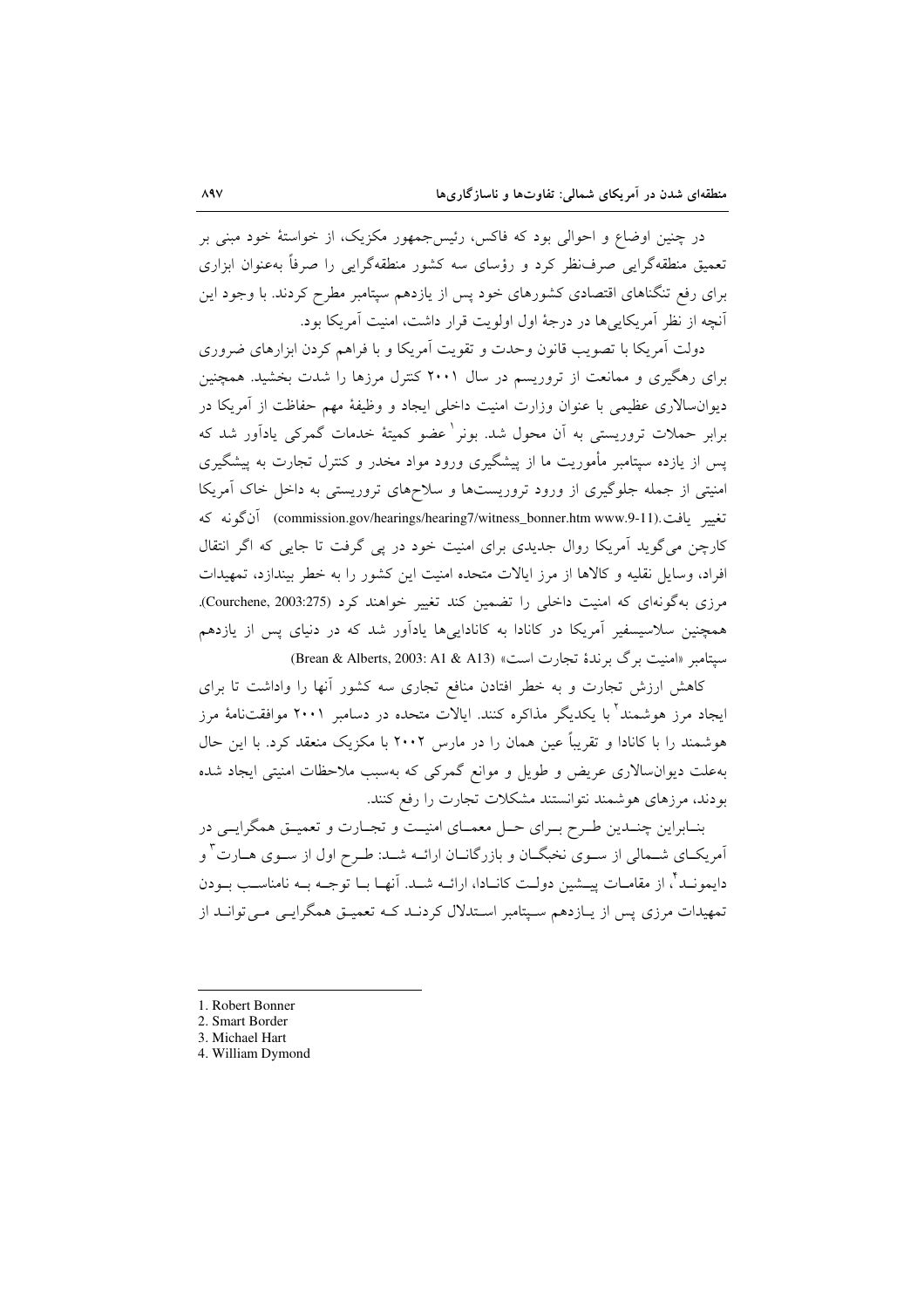طریق کمک امنیتـی کانـادا بـه ایـالات متحـده و در مقابـل کـاهش مقـررات اداری در مرزهـا از سوی آمریکا صورت گیرد (www.carleton.ca/ctpl/pdf/papers/cdaus.pdf).

طرح دوم از طرف دابسون معاون پیشین وزیر دارایی کانادا با عنوان «ایدهٔ بزرگ» مطرح شد. این طرح سعی میکرد عملاً نگرانیهای امنیتی آمریکا را در ازای کاهش موانع تجاری و نقل و انتقال افراد برطرف كند (Dobson, 2002: 29-30).

طرح دیگری از سوی هافباور و اسکات ارائه شد. آنها ضمن توجه به روش مرحله به مرحلهٔ پیشبرد جریان همگرایی اعتراف کردند که مزایایی مانند آزادی مهاجرت یا هماهنگی حقوقی در کوتاهمدت بهدست نمی آید، بلکه ضروری است رهیافت عملیتر کاهش یا حذف تعرفههای خاص را بهمنظور نقل و انتقال کالاها، خدمات، سرمایه و اشخاص برگزینیم (Hufbauer & Schott, 2005: 468-469). ازاین رو گوتلیب معاون پیشین وزیر خارجهٔ کانادا دربارهٔ سرشت خاص بسیاری از طرحهای موجود گفت:

باور به اینکه بتوان چنین مسائلی را از طریق اعمال نفوذ یا بهصورت ادواری حلءفصل کرد، غیرواقعی است. منافع ملی نیازمند راهبردی کلان برای ایجاد ساختاری جامع و قانونی است که طبق آن گردش آزاد کالاها، خدمات و اشخاص می تواند تضمین شود. این ساختار می تواند خواه بهصورت بازار مشترک، اتحادیهٔ گمرکی یا اجتماعی قانونی ملهم از الگوی اروپایی باشد. یا ترکیبی خاص مانند موافقتنامهای که لغو اقدامات جبراني بين دو كشور آمريكا و كانادا را با خود به همراه داشته باشد (40:3004, Gotlieb, 2004).

طرحها و ابتکارات عمقبخشی به همگرایی در آمریکای شمالی از سوی حوزههای سیاسی نیز مطرح شدند. از جمله توماس آکاینو، رئیس شورای عالی اجرایی کانادا، سازمانی متشکل از تقریباً ۱۵۰ شرکت را در ژانویهٔ ۲۰۰۳ در راستای ابتکار امنیت و رفاه آمریکای شمالی راهاندازی کرد. اگرچه این سازمان در آوریل ۲۰۰۳ یک گروه اقدام ۳۰ نفری بهمنظور پیشبرد همگرایی ایجاد و اقدامهایی بهعمل آورد، با این حال از سوی مقامات رسمی و نخبگان آشکارا اعتراف شد که ابتکار CCCE نمی تواند عملکردی شبیه به عملکرد بازار مشترک یا نهادهای فراملي ارويايي داشته باشد(www.ceocouncil.ca/en/publications/publications.php ) .

### ۲ . ۲ پاسخ دولتهای آمریکای شمالی نسبت به طرحهای تعمیق همگرایی

از میان طرحهای ارائهشده از سوی نخبگان، رؤسای سه کشور مکزیک، آمریکا و کانادا به ابتکار مشارکت برای امنیت و رفاه تمایل نشان دادند. SPP دو دستور کار ایجاد کرد: الف) دستور کار امنیتی؛ که توجه خود را به پیشگیری از تهدیدات خارجی و داخلی نسبت به آمریکای شمالی و جلوگیری از قاچاق مواد مخدر معطوف کرد؛ ب) دستور کار پیشرفت، که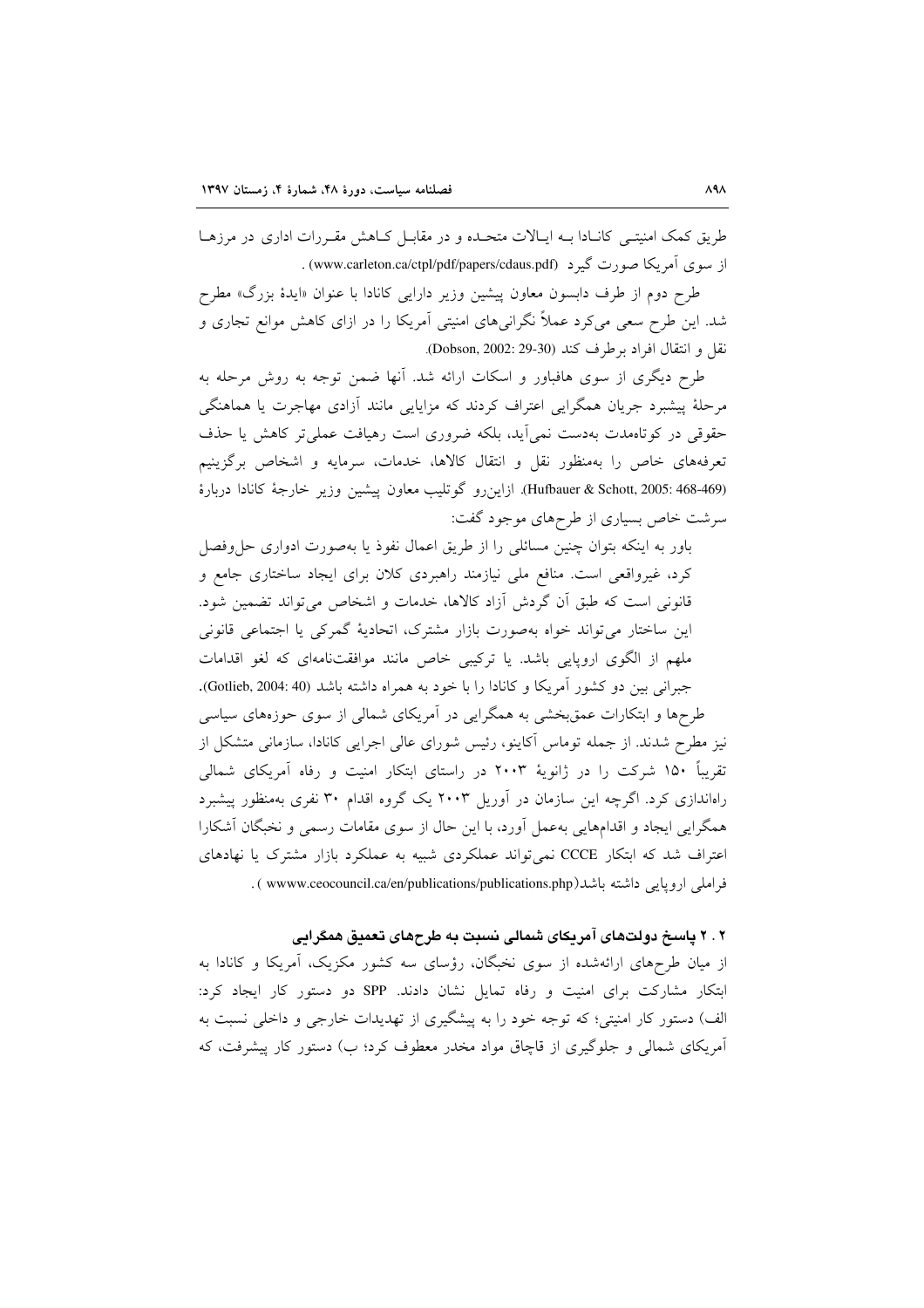توجه خود را روی افزایش تولید، کاهش هزینههای تجاری و ارتقای کیفیت زندگی مردمان آمریکای شمالی متمرکز کرد (www.SPP.gov). رؤسای سه کشور و ۹ وزیر از سه کشور (وزرای امور خارجه/ وزرای تجارت/ صنعت/ اقتصاد و وزرای امنیت داخلی و عمومی) که عهدهدار مسئولیت در زمینهٔ امنیت و پیشرفت بودند، در فوریهٔ سالهای ۲۰۰۷ و ۲۰۰۸ بهمنظور پیشبر د SPP با هم دیدار کردند.

SPP تمهیدی منطقهای بود که بهوسیلهٔ شرکتها، مجامع آکادمیک و کانونهای فکری به اجرا درآمد و موجب دسترسی طبقهٔ ثروتمند به اجتماع مشترکی شد که دیگر گروههای جامعهٔ مدنی را نفی می کرد. از نگاه منتقدان و مخالفان، SPP تحولی بنیادین در شرایط اقتصادی و سیاسی حاکم بین سه کشور و مقدمهای برای ایجاد اتحادیهٔ آمریکای شمالی بود. آنچه شک مخالفان را به یقین نزدیک میکرد، طرح ساخت بزرگراه نفتا بود که از سوی سازمانی به نام ناسکو بر روی شبکهٔ جهانی اطلاعرسانی (وب) قرار گرفته بود (http://www.nascocorridor.cm).

طرح بزرگراه نفتا سیستم عظیم چندگانهای بود که قرار بود مکزیک، ایالات متحده و کانادا را به هم وصل کند. در طرح یادشده ده خط تردد سواری و کامیون دیده شده بود، همچنین از فاصلهٔ بین دو باند اصلی برای عبور قطارها و عبور لولههای نفت، گاز و آب استفاده می شد (Corsi, 2007: 91-116). با این حال نه اتحادیهٔ آمریکای شمالی و نه بزرگراه نفتا هیچیک به واقعيت نييوستند.

### ۲.۲. واکنشهای اجتماعی نسبت به SPP

در هر سه کشور اَمریکای شمالی SPP بهعنوان منادی طرح سیاسی جدیدی با هدف کمرنگ كردن حاكميت دولتهاى اين منطقه و ايجاد تشكلي فراملي شبيه به اتحادية اروپا تلقى اما با منتقدان فراوانی روبهرو شد.

این شبکههای سهملیتی حول بحثهای تجارت آزاد اوایل دههٔ ۱۹۹۰ و اعتراضهای ضد جهانی شدن اواخر این دهه و اوایل دههٔ ۲۰۰۰ با هم متحد شدند و با به راه انداختن شبکههای مجازی و اعتراضهای خیابانی با سرشت غیردموکراتیک ادغام اقتصادی و سیاسی SPP مخالفت کر دند (Ayres & Macdonald, 2007: 31-3200).

مخالفتها به جناح راست نیز کشیده شد و در درجهٔ اول ایالات متحده را در برگرفت. جناح راست نگران این بود که SPP اولین مرحله از طرح پنهان دولتی و نخبگان شرکتی برای ادغام ایالات متحده با کانادا و مکزیک و ایجاد اتحادیهٔ آمریکای شمالی باشد. آشکارترین دلیل آنها برای این ادعا طرح ساخت بزرگراه نفتا بود که نهتنها مستلزم صرف هزینهٔ زیاد، بلکه نیازمند تصرف زمینهای فراوانی در سرتاسر نواحی شمال مرکزی ایالات متحده بود. با این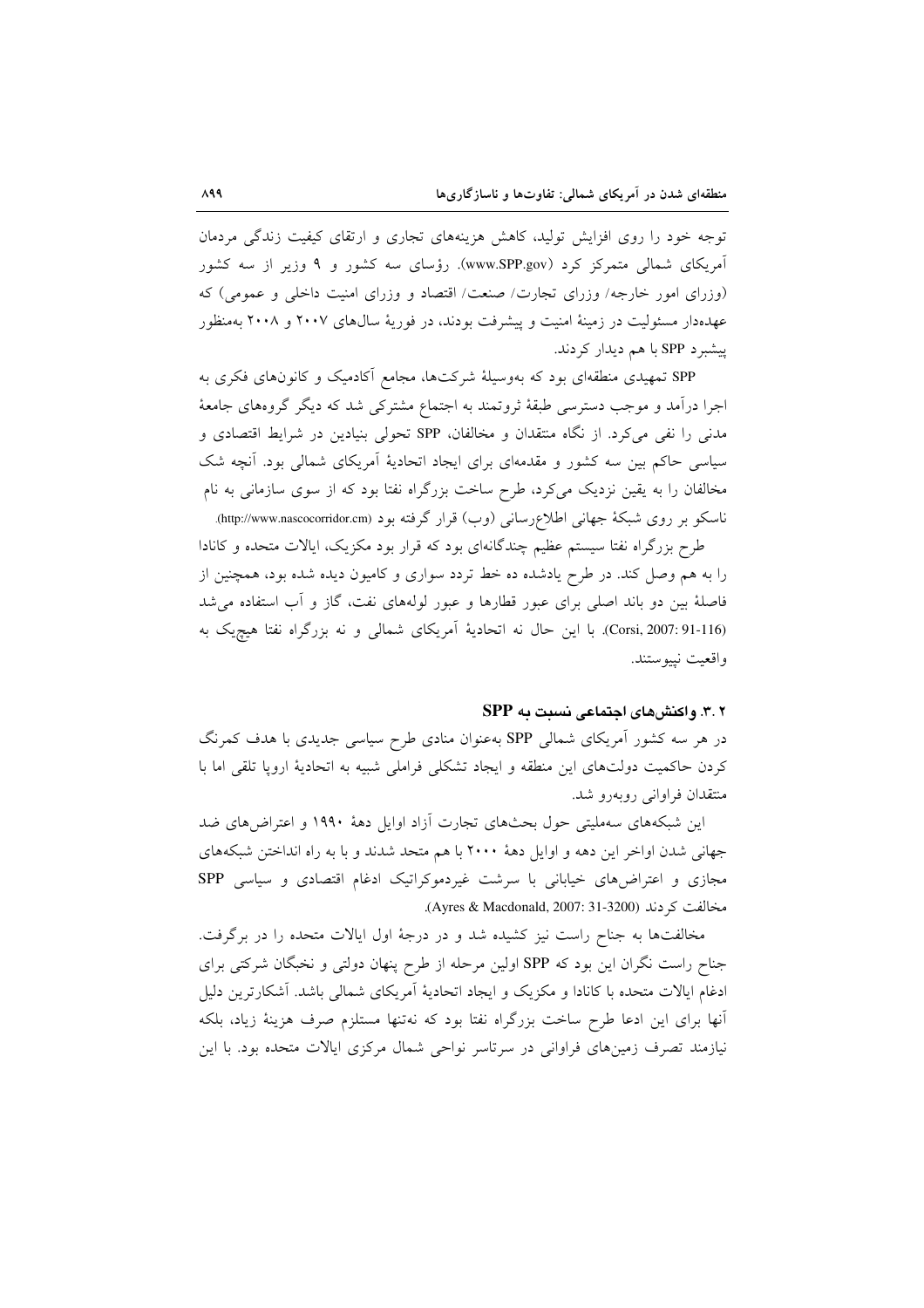حال از نظر مخالفان نگرانیها به همین جا ختم نمیشد؛ از جمله اینکه در صورت احداث بزرگراه نفتا این بزرگراه به اتوبانی بین|لمللی تبدیل میشد و در این صورت قانون آمریکا دیگر حاکمیت نداشت. به این معنا که کامیونهای فاقد کنترل و ایمنی مکزیکی حامل مواد مخدر، مهاجران غيرقانوني و افراد تروريست بدون هيچ محدوديتي وارد خاک ايالات متحده مي شدند، بدون اينكه كسى بتواند به آنها اعتراض كند (Corsi, 2007: 91-116).

مخالفت با اتحادیهٔ آمریکای شمالی و بزرگراه نفتا اغلب در شبکههای اجتماعی –جهانی وب مانند یوتیوب از سر گرفته شد. تعداد زیادی از سازمانهای محافظهکار هم در جنبش ضد SPP مشارکت داشتند. نشریات محافظهکار موجود در شبکهٔ جهانی نیز در تولید و بازتولید پیام مخالفت مؤثر بودند.

در آوریل ۲۰۰۸ مخالفت با اتحادیهٔ آمریکای شمالی و بزرگراه نفتا جدیتر شد، بهطوریکه تقريباً نيمي از مجالس مقننه ايالتها با اين دو طرح مخالفت كردند. همچنين ۴۴ عضو مجلس نمایندگان از ۲۲ ایالت اَمریکا همزمان موافقت خود را با قطعنامهٔ کنگره مبنی بر اینکه «ایالات متحده نباید در ایجاد سیستم بزرگراه نفتا مشارکت نماید» اعلام کردند .www.govtrack) .(us/congress/bill. xpd? bill

بهعلاوه هم هیلاری کلینتون و هم باراک اوباما طی انتخابات مقدماتی ریاست جمهوری در سال ۲۰۰۸ انتقاد از نفتا و SPP را بهدلیل تأثیر منفی|ی که بر مشاغل تولیدی در ایالات متحده داشتند، دستمايهٔ كار خود قرار دادند.

مخالفان SPP، و عمدتاً گروههای جامعهٔ مدنی، برای مخالفت با این طرح از پشتوانهٔ نظری نیز برخوردار بودند و آن دیدگاه سازهانگاری ٰ بود. از نظر آنان مناطق فقط از لحاظ جغرافیایی يا اقتصادي ساخته نمي شوند، بلكه «مناطق جوامعي اند ساختهٔ ذهن» كه بهوسيلة نخبگان منطقهساز ايجاد مي شوند يا از لحاظ اجتماعي «ساخته» مي شوند. بنابراين بايد نقش هويتها و ارزش ها را در ايجاد يا مخالفت با طرحهاي منطقهاي جدي گرفت (3-3 :Duina, 2006, Chps).

بی تردید وقتی آمریکاییها، کاناداییها و مکزیکیها با طرحهای منطقهای مثل نفتا یا SPP مواجه می شوند، در مقایسه با اروپاییها واکنشهای بسیار متفاوتی از خود نشان میدهند که بیانگر رشد ناکافی هویت منطقهای در آمریکای شمالی و پذیرش دشوار منطقهگرایی در چارچوب آمریکای شمالی است. شواهد حاکی از آن است که اروپا شاهد تضعیف پیوندهای ملی سکولار اما در عوض تقویت هویتهای محلی سکولار و رشد چشمگیر هویت اروپایی بوده و متقابلاً در آمریکای شمالی هویت محلی تضعیف اما پیوندهای ملی تقویت شده است.

<sup>1.</sup> Constructivism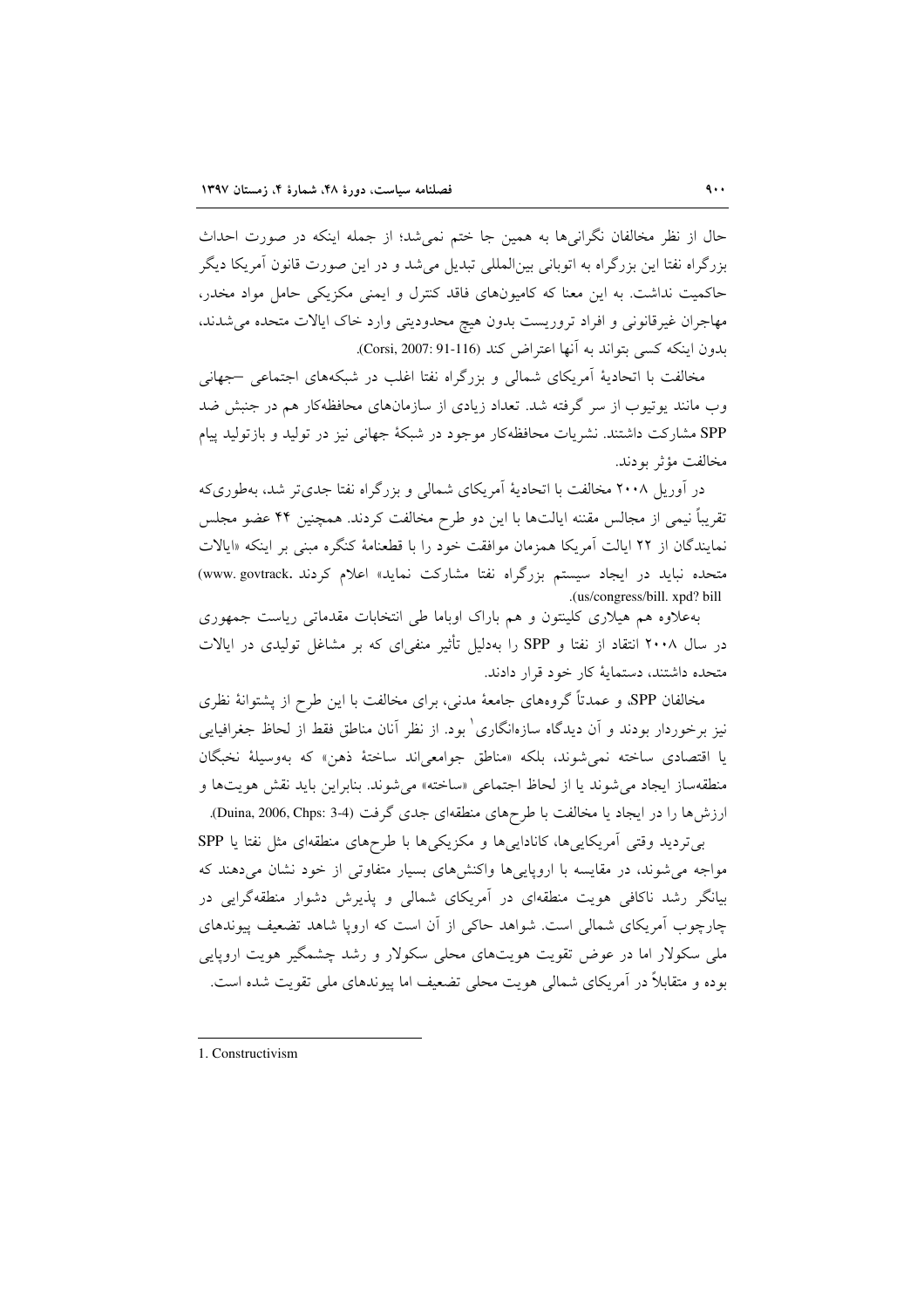### ۳. ایالات متحدهٔ آمریکا و منطقهگرایی

با توجه به ساختار سیاسی، اولویتهای سیاسی و اقتصادی و جایگاه ایالات متحده در اقتصاد منطقه و جهان و با توجه به اینکه تعمیق همگرایی منطقهای نیازمند تلاشهای دولت محور، تقویت سازمانهای منطقهای، همکاریهای نهادی و از دست دادن داوطلبانهٔ بخشی از حاکمیت ملی به نفع یک سازمان فراملی است آیا منطقهگرایی برای ایالات متحده امکانپذیر است و این کشور تا چه حد تمایل به مشارکت در روند تقویت سازمانهای منطقهای دارد؟

طرفداران نظریهٔ ثبات مبتنی بر سیطره<sup>۱</sup> بر این باورند که «دنیا باید دارای یک سرکرده و رهبر باشد، بهنحوی که فقط او سیطرهٔ خود را در سراسر جهان بگشاید و نظام جهانی یکسانی ایجاد کند». بنابراین برای اینکه دنیا ثبات داشته باشد، باید یک ثباتدهنده و فقط یک ثباتدهنده داشته باشد. نظريهٔ ثبات مبتنى بر سيطره ويژگى قدرت يا دولت هژمون را سلطه و کنترل آن بر مواد خام، بازار، منابع سرمایه و کالا، نرخ ارز، بازار سهام و... میداند (عسکرخانی، ۱۳۸۳: ۹۰-۹۲). سیس گفته می شود که اراده و توانایی انجام چنین کارهایی در دوران کنونی فقط در اختیار آمریکا بهعنوان قدرتی بی رقیب <sup>۲</sup> است (ایکنبری، ۱۳۸۲: مقدمه).

اگرچه دولت هژمون نهایت نفوذ و اهتمام خود را برای ایجاد نهادها و رژیمهای بینالمللی بهکار میبرد، هدف اولیهٔ قدرت سیطرهجو همانا حمایت و حفاظت از حاکمیت و منافع ملی خود است (عسکرخانی، ۱۳۸۳: ۹۲).

پیشینهٔ مشارکت ایالات متحده در نهادهای چندجانبه نشاندهندهٔ این است که این کشور با دقت و وسواس از حاکمیت و منافع خود دفاع می کند و بهجز در مواردی که بتواند بر جریان تصمیمگیری این نهادها تسلط داشته باشد، بهطور کلی رغبتی به مشارکت در آنها و محدود شدن آزادی عمل خود ندارد. این امر فقط به یکجانبهگرایی دوران بوش پسر اختصاص ندارد، بلکه در سال ۱۹۵۰ نیز نگرانی دولت آمریکا از محدود شدن استقلال عمل خود در عرصهٔ بین|لمللی سبب شد تا دولت هری اس ترومن <sup>۳</sup>اساسنامهٔ سازمان تجارت جهانی را برای تصویب به سنا نفرستد. حال آنکه برتری ایالات متحده در نهادهای برتن وودز تصویب بدون مخالفت عضویت آمریکا در این نهادها را در یی داشت. به همین سبب بود که کنوانسیونهایی مانند کنوانسیون حذف تمام اشکال تبعیض علیه زنان در سال ۱۹۷۹، کنوانسیون سازمان ملل در مورد حقوق دریاها در سال ۱۹۸۲ و کنوانسیون تنوع زیستی در سال ۱۹۹۲ با وجود موافقت دولتهای وقت آمریکا از سوی کنگره تصویب نشدند.

- 1. Hegemonic Stability Theory
- 2. Unrivaled
- 3. Harry S. Truman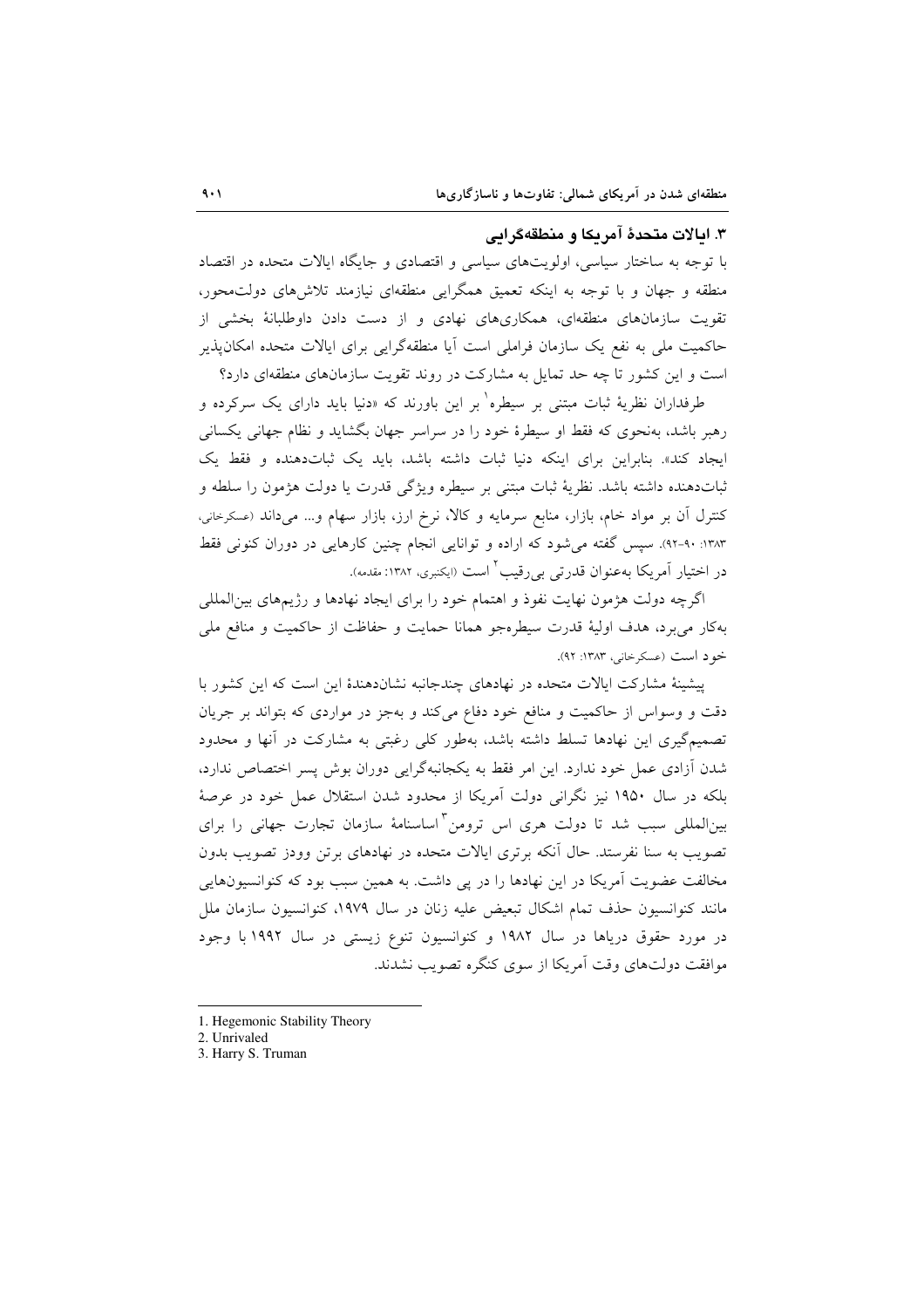مخالفت با طرحهای منطقهای در ایالات متحده فقط شامل نارضایتی جوامع مدنی نمی شود، بلکه اساساً بازتاب اولویتهای سیاسی دیریای ایالات متحده و بی میلی هژمون به متعهد شدن به توافقات یا معاهداتی است که یا برای منافع این کشور اولویت ندارد یا موجب خدشهدار شدن حاکمیت ملی!ش میشود. همانگونه که هارل یادآور میشود، اولویت آشکار ایالات متحده دوری گزیدن از هر نهادی است که هدفش توسعهٔ همگرایی به داخل و محدود كردن استقلال حقوقي و سياسي اين كشور باشد (Hurrell, 2006: 563).

همانگونه که ذکر شد، نفتا بیشتر بهعنوان دوجانبهگرایی متقابل بین ایالات متحده و دو کشور کانادا و مکزیک شناخته می شود تا پیمان سهجانبه یا پیمانی منطقهای. هیچیک از دولتهای ایالات متحده علاقهای به تعمیق همگرایی منطقهای در آمریکای شمالی که قدرت تصمیمگیری شایان توجهی به یک نهاد بین دولتی بدهد نداشتهاند، چه رسد به اینکه به نهادی فراملی قدرت تصمیمگیری بدهند. اشتودر در این زمینه یادآور می شود که مهمترین مانع سیاسی تعمیق همگرایی در اَمریکای شمالی از جانب ایالات متحده، بهویژه از سوی کنگره این کشور، است که بهشدت با نهادهای متداول فراملی مخالفت می کند (Studer, 2007: 71).

بنابراین حتی اگر کاناداییها و مکزیکیها هم به این نتیجه برسند که تأسیس نهادهای قوی منطقهای به سبک اروپاییها برای تصمیمگیری مشترک مطلوب است، مشکل بتوان تصور کرد که ایالات متحده در شرایطی که قدرت و منافع اش برتری نداشته باشد، پذیرای هر گونه توافق نهادی یا بین دولتی باشد. در واقع منطقهگرایی در آمریکای شمالی رابطهٔ مستقیمی با قدرت و حاکمیت این کشور دارد، همانگونه که کلارکسون نیز اظهار کرده، آمریکای شمالی تا آنجا که بهوسیلهٔ قدرت هژمونیک آمریکا رهبری شده منطقهای شده است :Clarkson, 2007)  $(99)$ 

بهعلاوه خود نفتا هم از سازوكارهاى اجرايى نيرومندى برخوردار نيست. دبيرخانهٔ نفتا قدرت مستقل و منحصر به فردی ندارد، بلکه از بخشهای اداری سه کشور آمریکا، کانادا و مکزیک تشکیل شده است (www.nafta- sec - alena.org). بنابراین از این حیث می توان چنین سازوکارهای ضعیفی را بازتاب اولویتهای باثبات ایالات متحده برای حفظ استقلال و حاكمت خود دانست.

با این حال و با وجود قدرت هژمونیک ایالات متحده آشکار است که تلاش برای تعمیق همگرایی در بخشهای مهمی چون ایجاد یک پول مشترک که سبب ایجاد سیاست پولی مورد نظر آمریکا و هماهنگی کانادا و مکزیک با سیاستهای ایالات متحده خواهد شد، نوعی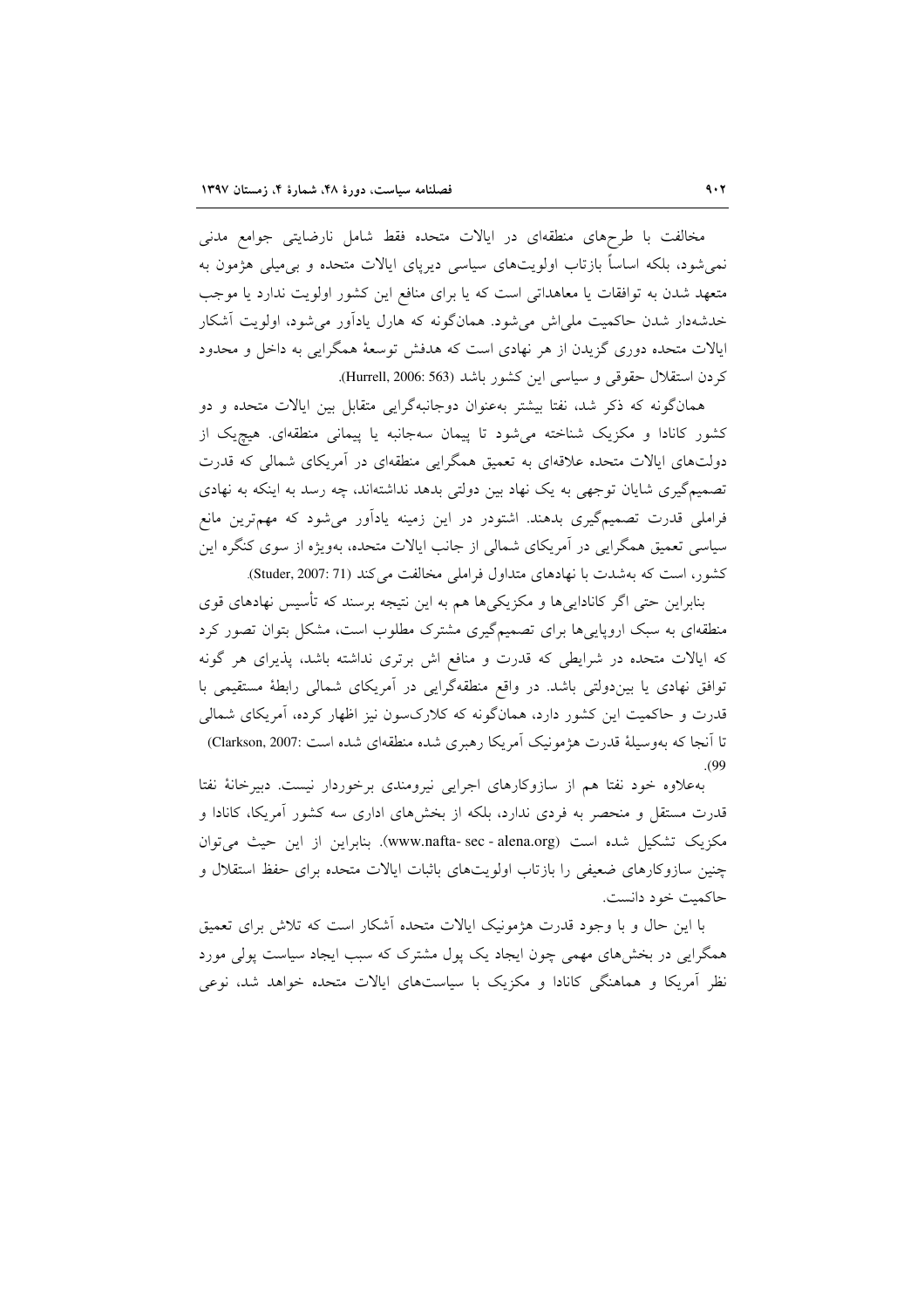منطقهگرایی را بهوجود خواهد آورد که دبلوک<sup>\</sup> آن را منطقهگرایی آمریکایی میخواند .(McDougall, 2004:151-153)

#### نتىجە

منطقهگرایی در اروپا بر ویرانههای دو جنگ جهانی بنا نهاده شد. اقدامی دولتمحور و در راستای جلوگیری از گرایشهای ناسیونالیستی که آتش جنگ را شعلهور میکرد و همین طور سازوکاری بود برای پاسخ به فشارهای اقتصادی داخلی و بینالمللی. اقدام به همگرایی اروپایی مطابق نظریههای کارکردگرایی و نوکارکردگرایی از زمینههای غیرسیاسی شروع شد، نهادسازی کاملی صورت گرفت و دولتها بخشی از حاکمیت ملی خود را، داوطلبانه، به نفع یک سازمان فراملی رها کردند تا همگرایی به حوزههای سیاسی نیز سرایت کند. با پیمان ماستریخت همکاری سیاسی اروپایی بهعنوان ستون دوم اتحادیهٔ اروپایی شکل گرفت و پس از آن نیز همگرایی در زمینههای فرهنگی و هویتی به پیش برده شد، تا جایی که امروزه کسی در این واقعیت که اتحادیهٔ اروپا موجودیتی واحد، متشکل و انسجامیافته است، شکی ندارد.

هیچیک از موارد یادشده در شکل گیری پیمان تجارت آزاد آمریکای شمالی وجود نداشته و ندارند. نه محیط شکل گیری نفتا و نه علت شکل گیری آن هیچکدام شبیه به اتحادیهٔ اروپایی نبود. در آمریکای شمالی نیز اقدامی مشابه اقدام اروپا برای ایجاد پول واحد صورت نگرفته است. اگر در اروپا تلاش شد که برای رسیدن به همگرایی از تمایلات ملیگرایانه و هویتی کاسته شود، برعکس دولتهای آمریکای شمالی هر کدام نگران هویت و نقض حاکمیت ملی خود هستند، زیرا منطقهگرایی در آمریکای شمالی اساساً بر ملاحظات ملی بنا نهاده شد و این ملاحظات پس از یازدهم سیتامبر ۲۰۰۱ تقویت هم شده است.

با وجود وقفهای نسبتاً کوتاه در روند پیشرفت همگرایی در اروپا، این نهاد منطقهای و بين|لمللي همچنان در حال تعميق و توسعه است. در مقايسه منطقهگرايي در آمريكاي شمالي با مخالفتهای گسترده و جدی از سوی گروهای جامعهٔ مدنی و حتی دولتها روبهروست. مانع عمدهٔ دیگر در راه تعمیق همگرایی در آمریکای شمالی قدرت هژمونیک ایالات متحده است که به هیچ روی پذیرای یک نهاد بینالمللی که محدودیتی برای قدرتش ایجاد کند، نست.

نفتا بهجای منطقهگرایی، منطقهای شدن را به معنای همگرایی اقتصادی از پایین به بالا تقویت کرده، اما در غیاب تلاشهای دولتمحور، تلاشهای نخبهمحور برای تعمیق

<sup>1.</sup> Christian Deblock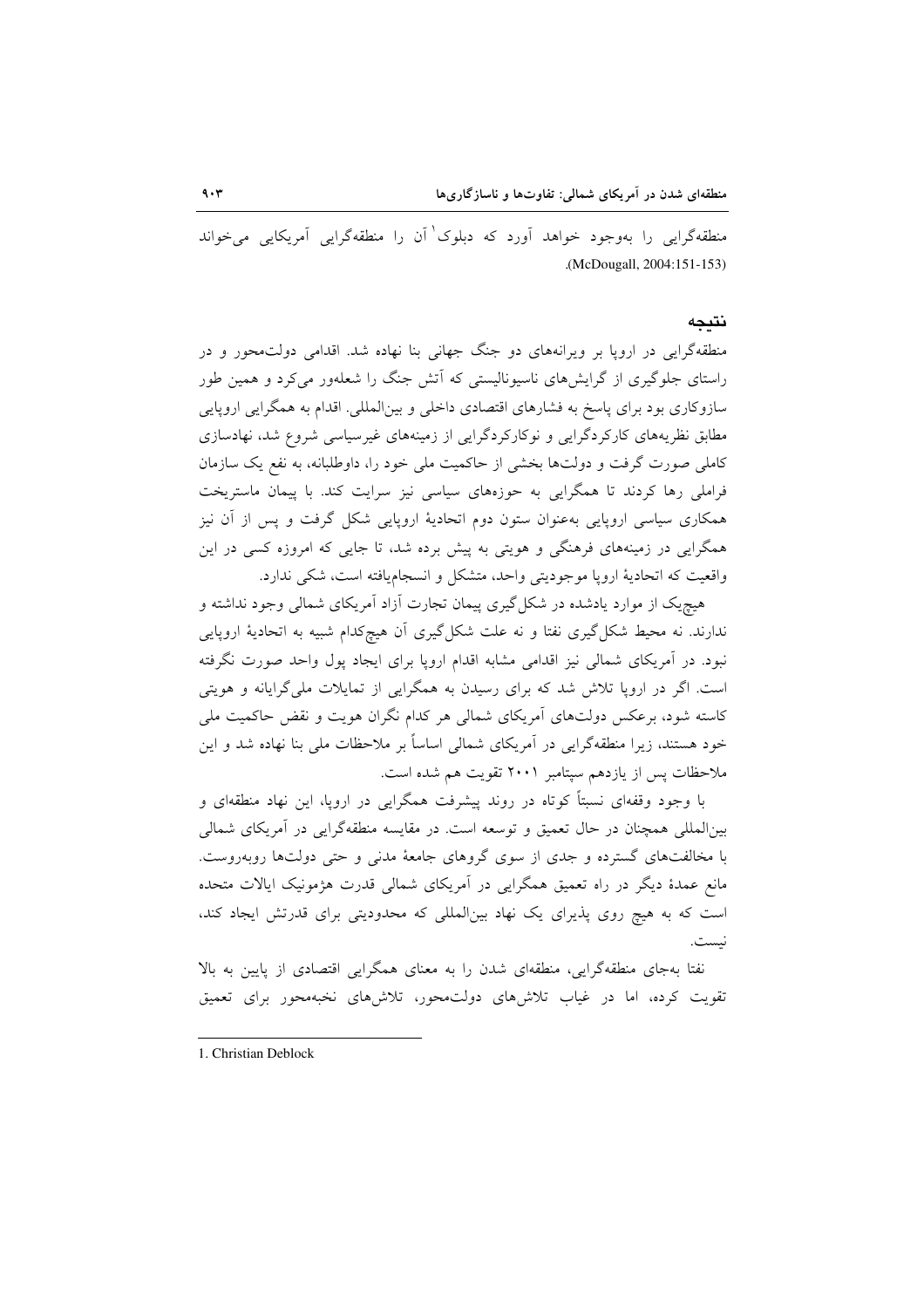منطقه گرایی نیز با واکنش های ضدونقیضی مواجه شده است. بنابراین نفتا، بهعنوان شاخص منطقه گرایی در آمریکای شمالی، در حدیک توافق نامهٔ دوجانیهٔ متقابل باقی مانده است تا اینکه به سمت حوزههای دیگری تسری پیدا کرده باشد.

## منابع و مآخذ

### الف) فارسى

۱. ایکنبری، جی جان (۱۳۸۲). **تنها ابرقدرت هژمونی آمریکا در قرن ۲۱**، ترجمهٔ عظیم فضلیeپور، تهران: ابرار معاصر. ٢. عسكرخاني، ابومحمد (١٣٨٣). رژيمهاي بينالمللي، تهران: ابرار معاصر. ٣. مشيرزاده، حميرا (١٣٨٥). تحول در نظريههاي روابط بين الملل، تهران: سمت.

۴. هانگے، هینر، رولوف، رالف؛ و رولاند، یورگن (۱۳۹۲). **میان منطقهگرایی و روابط بین(لملل**، ترجمهٔ الهه کولایی و محمدکاظم شجاعی، تھران: مرکز اَموزش و پژوهش های بین الملل.

#### ب) خارجي

- 5. Ayres, Jeffrey & Macdonald Laura (2007). "Deep Integration and Shallow Governance: The Limits to Civil Society Engagement Across North America", Policy and Society, 25  $(6): 23 - 42.$
- 6. Balassa, Bela (1961). The Theory of Economic Integration (Homewood, IL: Richard D. Irwin, Inc.
- 7. Bothwell, Robert (2007). Alliance and Illusion: Canada and the World, 1945 1984. Vancouver: University of British Columbia Press.
- 8. Brean Joseph & Alberts, Sheldon (2003). "US Loses Faith in Canada", National post, March 26, A1 & A13.
- 9. Cameron, Maxwell A. & Tomlin, Brian W. (2000). The making of NAFTA: How the Deal Was Done, Ithaca, NY : cornell University Press.
- 10. Canadian Council of Chief Executives (2003). Security and Prosperity: Toward a New Canada- United States Partnership in North America, available at: www.ceocouncil. ca/en/publication/publications. php.
- 11. Clarkson, Stephen (2007). "Does North American Exist? Transborder Governance after **NAFTA** and the Security and Prosperity Partnership", Norteame'rica, RevistaAcade'mica, 2(2), pp: 85-104.
- 12. Clayton, Mark & Chaddock, Gail Russel (2001). "Terrorists Aided by Leaky US-Canada Line", Christian Science Manitor Online, Sep.19
- 13. Cooper (1999). "NAFTA and the Politic of Regional Trade", in Brian Hocking and Steven McGuire (eds). Trade Politics: Actors, Issues and Processes, New York: Routledge, pp: 229-244.
- 14. Corsi, Jerome (2007). The late Great USA: The Coming Merger with Mexico and Canada, New york: WND Books.
- 15. Courchene, Thomas (2003). "FTA at 15, NAFTA at 10 A Canadian Perspective on North American Integration", North American Journal of Economics and Finance, 14, pp: 263-285.
- 16. D'Aquino, Thomas (2008). Reaching for the Top: Strategic Imperatives for Canada in a Transforming Global Economy, The Simon Reism an Honory Lecture, National Gallery of Canada, Ottawa, march 27, pp: 1-21.
- 17. Dobson, Wendy (2002). Shaping the Future of the North American Economic space: A Framework for Action, in The Border papers, Toronto: C. D. Howe Institute.
- 18. Duina, Franceso (2006). The Social Construction of Free Trade: The European Union. NAFTA and Mercosur (Princeton, NJ: Princeton University press.<br>19. Dura'n, Clemente R. (2003). "NAFTA: Lessons from an Uneven Integration"
- International Journal of Political Economy, 3 (3), pp: 50-71.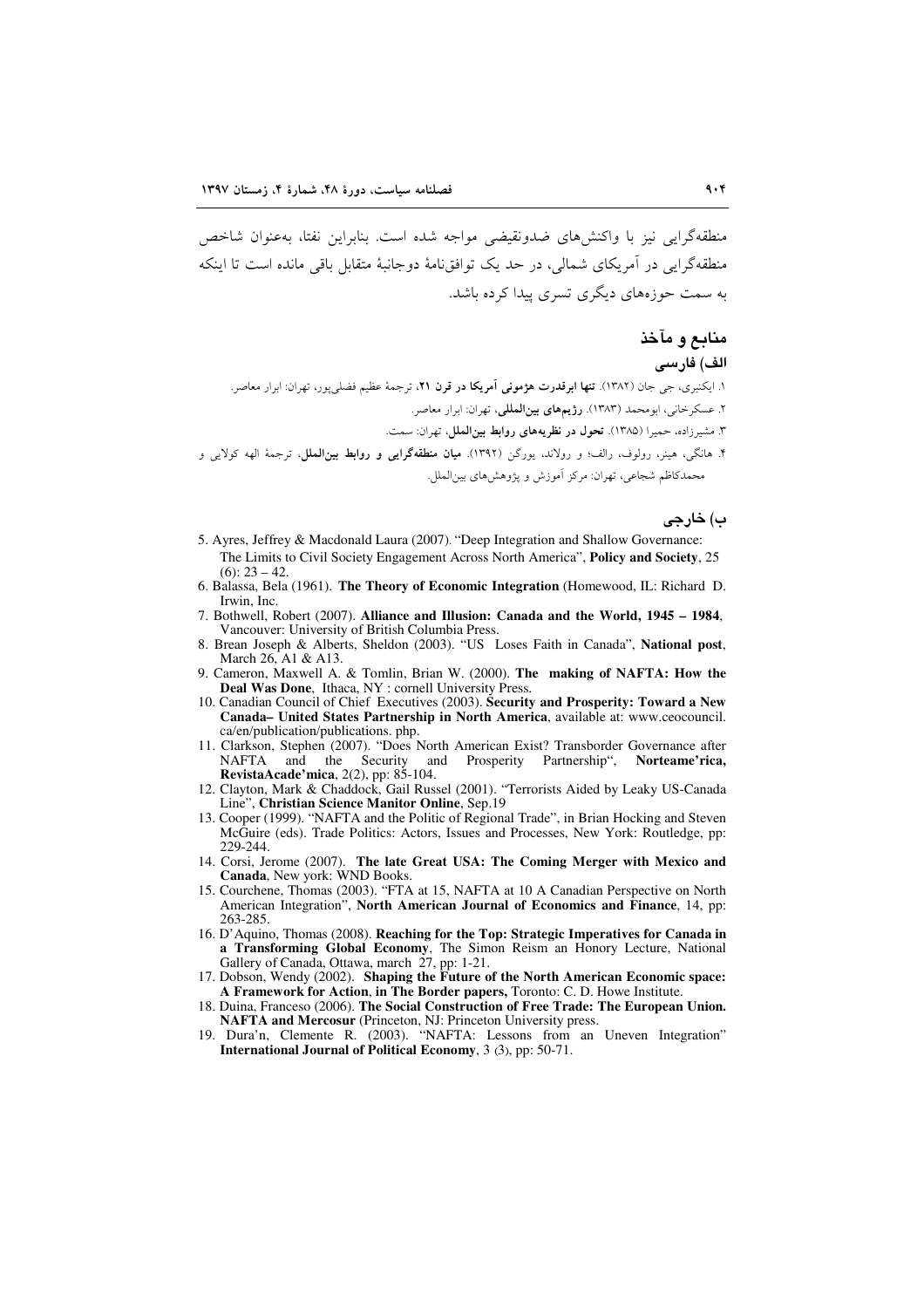- 20. Fatemi, Khosrow (1990). **The Maquiladora Industry : Economic Solution or problem?** New York: praeger publishers.
- 21. Gabriel, Christina and Macdonald (2004).'Of Borders and Business: Canada Corporat Proposals for North American "Deep Integration"'**, Studies in Political Economy**, 74, pp: 82-85.
- 22. Gotlieb, Allan(2004). **Romanticism and Realism in Canada's Foreign Policy,** Benefactors Lecture, Toronto: C. D. Howe Institute, pp: 1-45.
- 23. Granatstein J. L. and Bothwell, Robert(1991). **Pirouette : Pierre Trudeau and Canadian Foreign Policy**,Toronto : University of Toronto press.
- 24. Granatstein, j. L(1996). **Yankee go home? Canadas and Anti Americanism**, Toronto: HarPer Collins.
- 25. Grubel, Herbert G.(1999). "The Case for the Amero : The Economics and Politics of a North American Monetary Union, **Critical Issues Bulletin**, The Fraser Institute, available at: www.fraserinstitute. org /COMMERCE, WEB/Product \_ files/amero. pdf>.
- 26. H. Con. Res. 487, 109th Congress, 2nd Session, 28 September 2006: reintroduced in the 110th Congress as H. Con. Res. 40, 22 January 2007. For cosponsor, available at: www. govtrack. us/congress/bill. xpd? bill – hc l10–140.
- 27. Hart, Michael and Dymond William (2001). "Common Borders, Shared Destinies: Canada, the United states and Deepening Integration", **Policy Debates**. Center for Trade Policy and law. Carleton University, November 20, available at: www.carleton.ca/ctpl/pdf/papers/cdaus. pdf>.
- 28. Hurrell, Andrew (2006). "Hegemony in a Region that Dares not Speak its Name", **International Journal**, 61(3), pp: 545-566.
- 29. Lee sang M., & Hancock Marijane E. (2005). "Disruption in Supply Chain Due to September 11. 2001", **Decision line,** march, pp: 8–11.
- 30. Mace, Gordon (2007). "Introduction", in Gordon Mace (ed.), **Regionalism and the State: NAFTA and Foreign Policy Convergence** Burlington. VT :Ashgate Publications.
- 31. McDougall, John N. (2004). "The Long Run Determinants of Deep/ political Canada– Us Integration", in Thomas J. Courchene, Donald J. Savoie and Daniel Schwanen (eds), **The Arts of the State II: Thinking North America,** Montral: Institute for Research on Public Policy.
- 32. **NAFTA Revisted :Achievements and Challenges** (Washington, Dc : Institute for Internationol Economics 2005), pp: 468 – 9.
- 33. National Commission on Terrorist Attacks on the United States (2004). **7th Public hearing**, January 26 available at: www. 9–11 commission. gov/hearings/hearing7/ witness– bonner.htm>.
- 34. Pastor, Robert A. (2004). "North Americas Second Decade", Foreign Affairs, 83(1), pp: 124-135.
- 35. **Reagan Ronald's Announcement for Presidential Candidacy** (1979). New York November 13, The Public Papers of President Ronald W.Reagan, Ronald Reagan Presidential Library available at: www.reagan.utexas.edu/archives/reference/11.3.79.html.
- 36. Story, Jonathan (2006).'The Origins, Launching and Consequences of "1992" and the Euro : The Politics of Economic and Monetary Integration in Europe', in Bertrand Fort and Douglas Webber (eds). **Regional Integration in East Asia and Europe: Convergence or Divergence?** London: Routledge, pp: 87 – 108.
- 37. Stubbs, Richard(2002). "ASEAN Plus Three: Emerging East Asian Regionalism?" **Asian Survey**, 42( 3), pp: 440–455.
- 38. Studer, Isabel (2007). "Obestacles to Integration: NAFTA's Institutional Weakness," in Wise, Carol and. Studer,Isabel (eds), **Requiem or Revival?** (Brookings Institution press, pp: 53-75.

The NAFTA Secretariat Website is www. nafta – sec – alena. org /DefaultSite/index.html>.

- 39. Thompson, Ginger (2000). "Mexican Leader Visits US With a Vision to Sell", **New York Times Online**, August 24.
- 40. Tomlin, Brian W.(2001). "Leaving the Past Behind: the Free Trade Initiative Assessed", in Nelson Michaud and Kim Richard Nossal (eds), **DiPlomatic Departures: The Conservative Era in Canadian Foreign Policy, 1984–1993**, Vancouver: University of British Columbia Press, pp: 45–58.
- 41. Weintraub, Sidney (1994). **NAFTA: What Comes Next?** Westport,CT: Praeger.